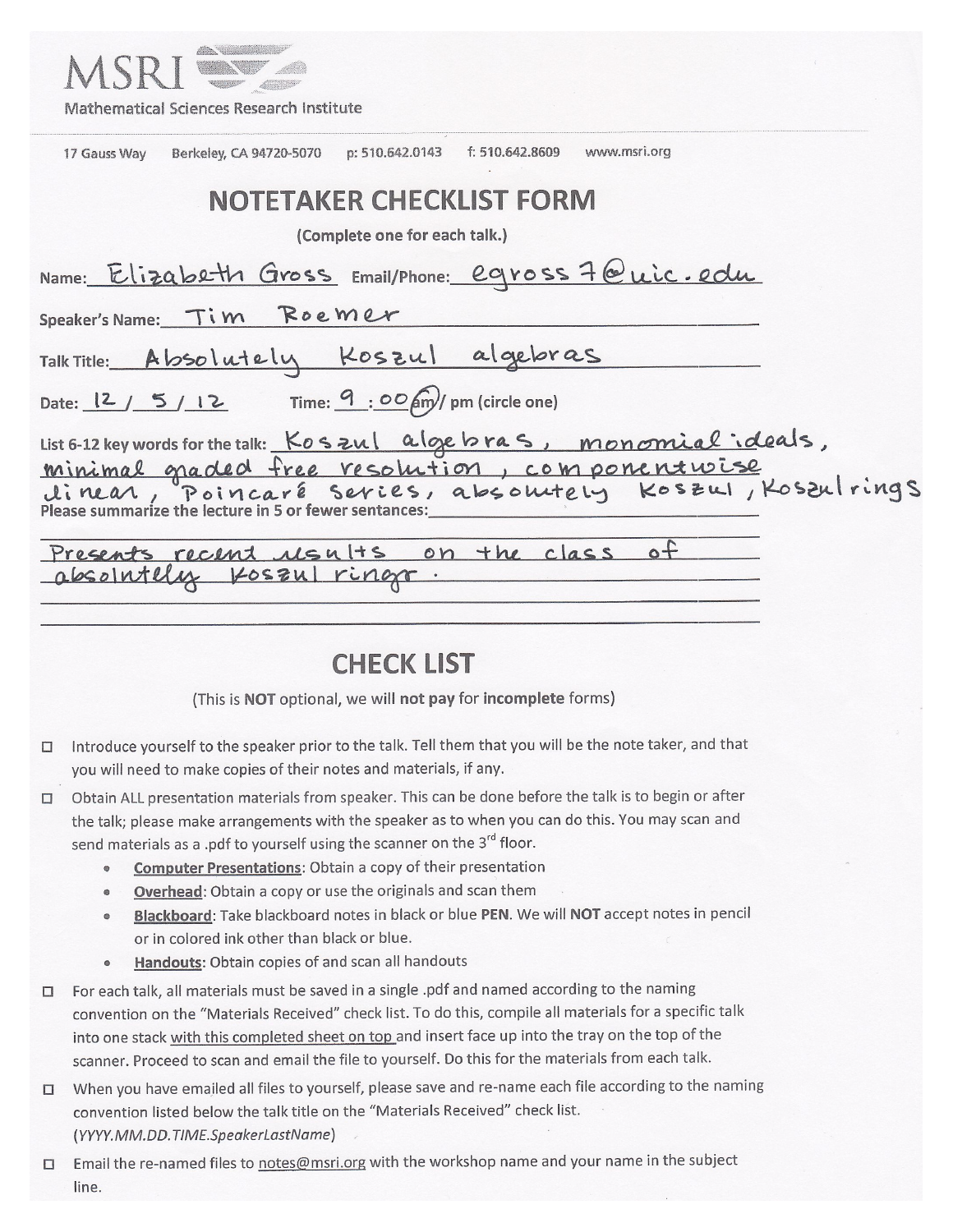## <span id="page-1-0"></span>Absolutely Koszul algebras

### Tim Römer

Institut für Mathematik Universität Osnabrück

troemer@uos.de

MSRI, December 5, 2012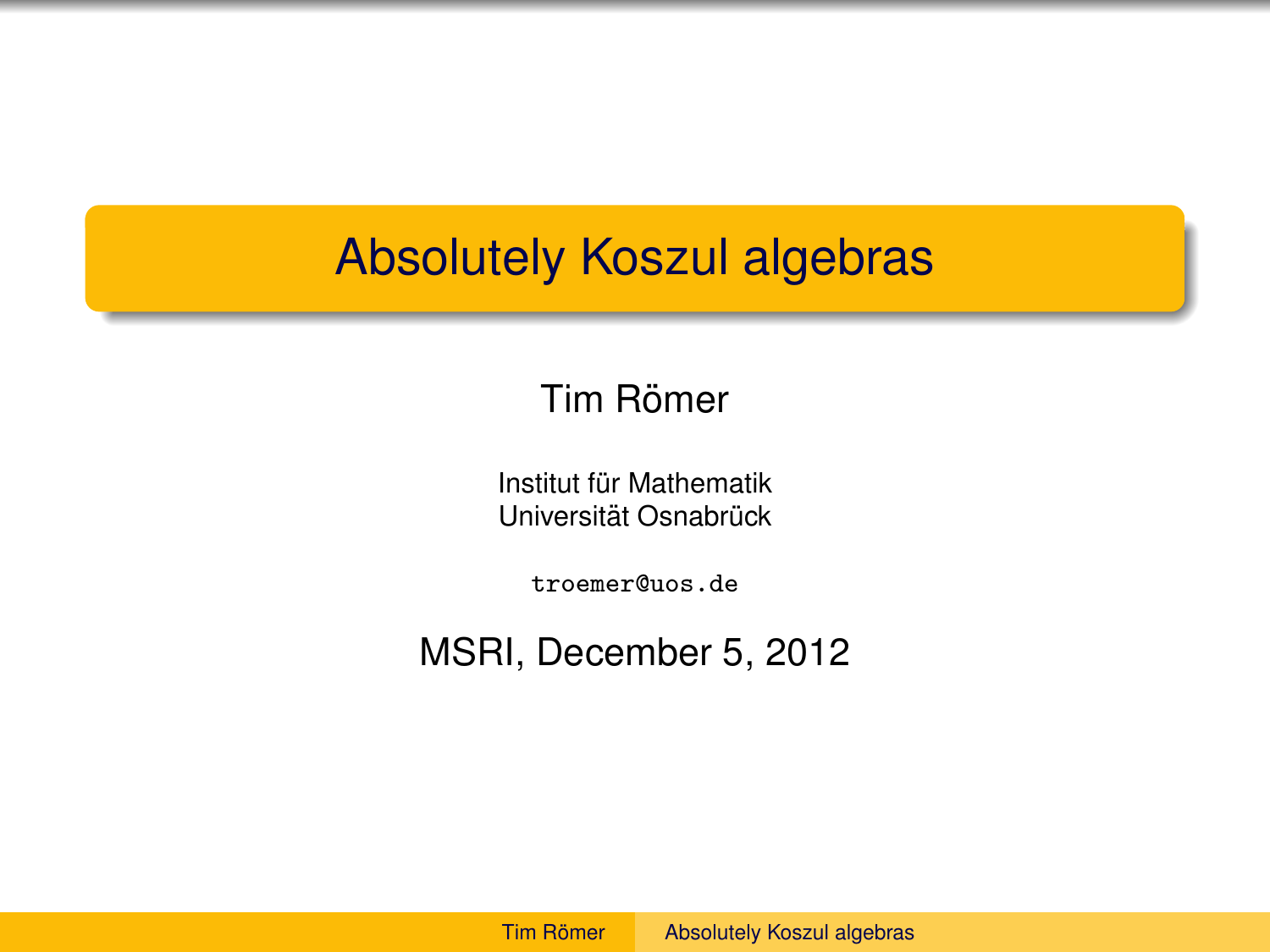Joint work with

Aldo Conca, Srikanth Iyengar and Dang Hop Nguyen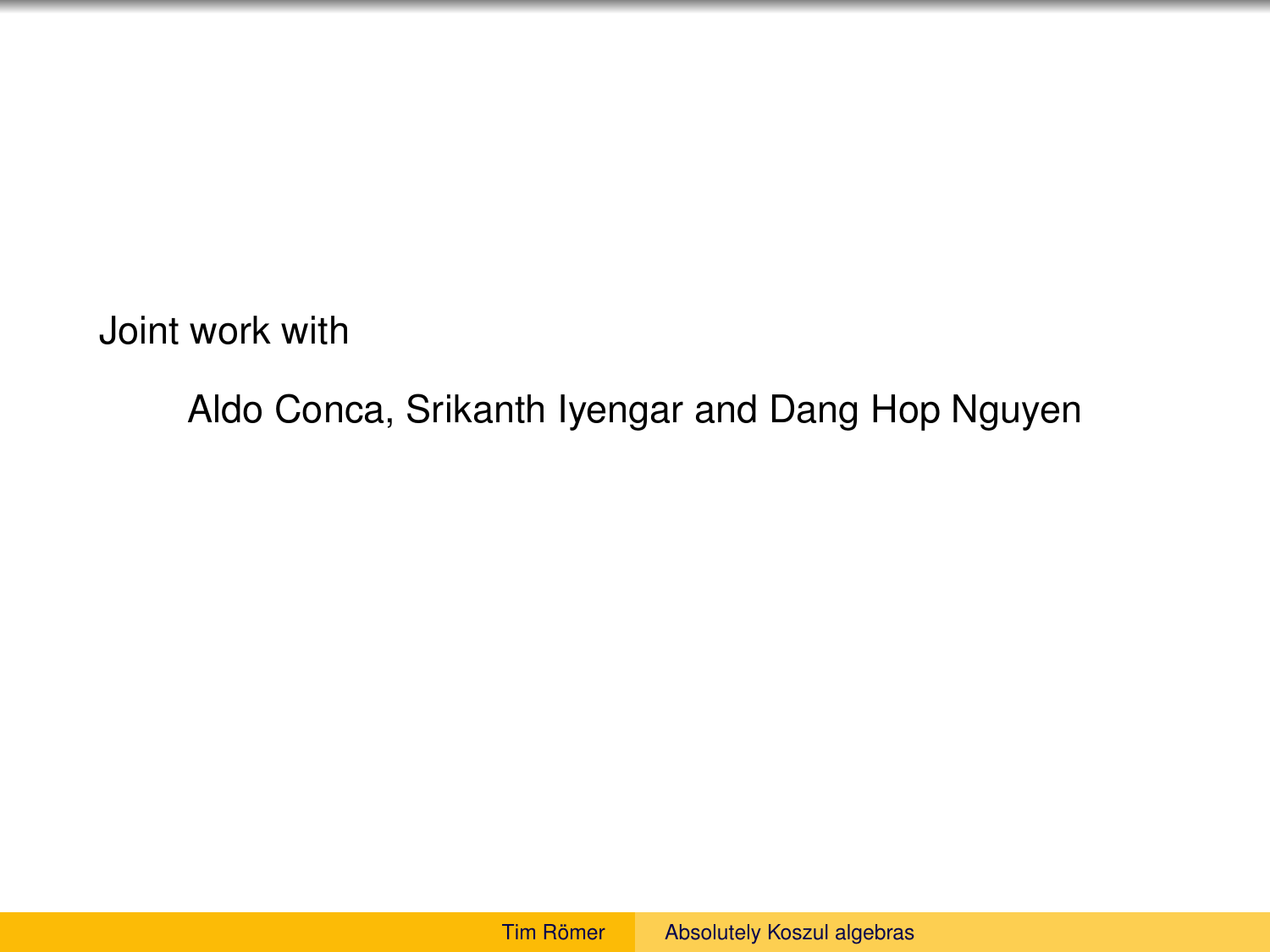- (1) Koszul algebras
- (2) The linear part of a minimal free resolution
- (3) Absolutely Koszul algebras
- (4) Standard operations and related invariants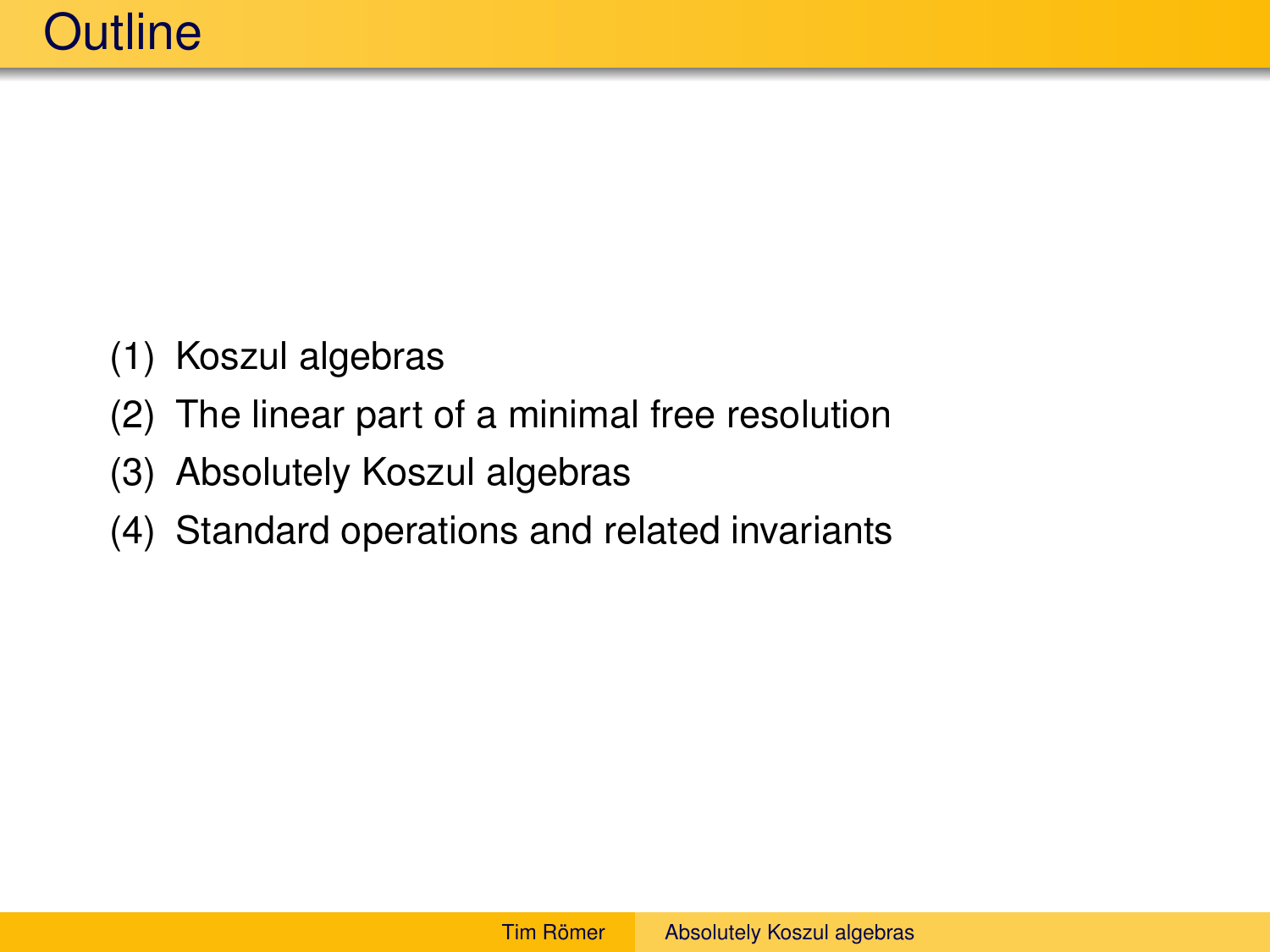## **Notation**

- *K* is a field,
- *R* is a standard graded *K*-algebra,
- $R = S/I$  where  $S = K[X_1, \ldots, X_n]$  is a standard graded polynomial ring and  $I\!=\!\oplus_{i\geq 2}I_i\subset S$  is a graded ideal,
- $m<sub>B</sub>$  the maximal graded ideal of  $R$ ,
- *M* is always a finitely generated graded *R*-module with graded Betti numbers

$$
\beta_{ij}^R(M) = \dim_K \operatorname{Tor}_i^R(M, K)_j
$$

and total Betti numbers

$$
\beta_i^R(M)=\sum_{j\in\mathbb{Z}}\beta_{ij}^R(M).
$$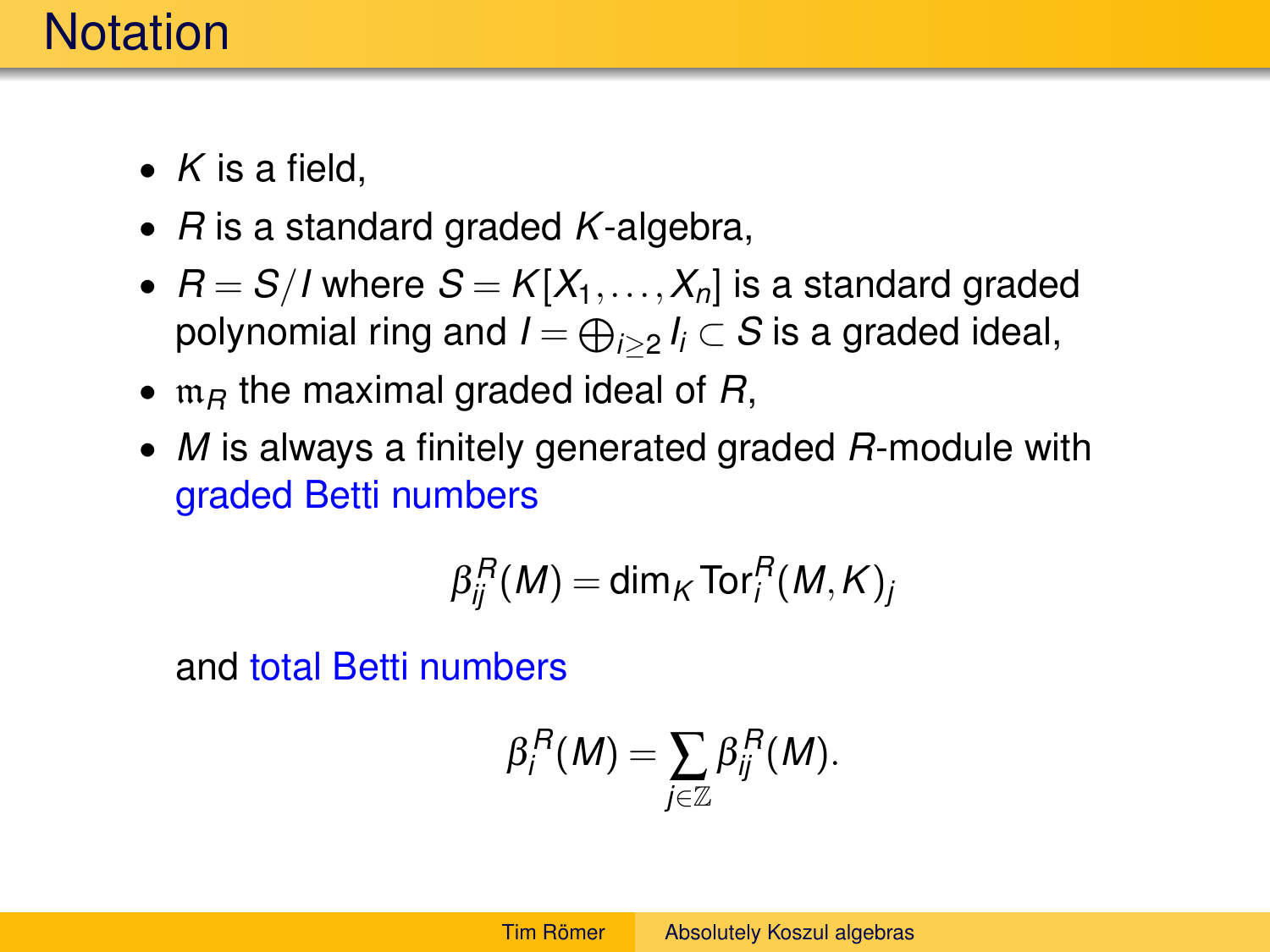### **Definition**

*R* is called Koszul if *K* has linear free resolution (as an *R*-module), i. e.  $\beta_{ij}^R(K) = 0$  for  $i \neq j$ .

• So *R* is Koszul if and only if the minimal graded free resolution of *K* is of the form:

$$
\cdots \to R(-i)^{\beta_i^R(K)} \to \cdots \to R(-1)^{\beta_1^R(K)} \to R \to K \to 0
$$

• For example, if *R* is Koszul, then its defining ideal *I* is generated by quadrics. But the converse does not hold.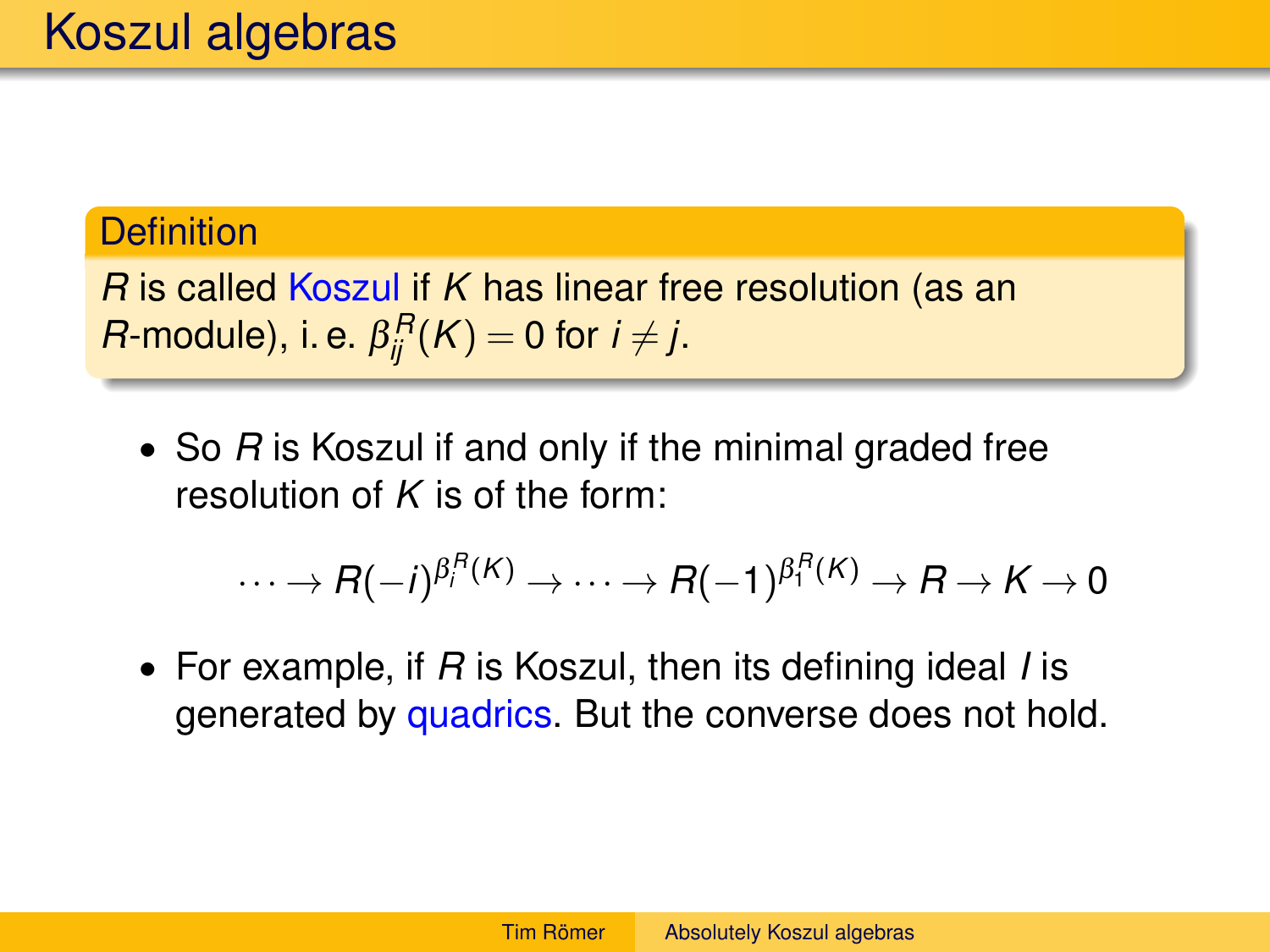To see the importance of Koszul algebras, recall the following famous result. At first let

$$
\mathrm{pd}_R(M)=\mathrm{sup}\{i\in\mathbb{N}:\beta_i^R(M)\neq 0\}
$$

be the projective dimension of a f. g. graded *R*-module *M*. Then:

Theorem (Auslander-Buchsbaum-Serre)

*The following statements are equivalent:*

(i) *R is regular, i. e. R is a standard graded polynomial ring;* (ii)  $pd_R(M) < \infty$  for every f.g. graded R-module M; (iii)  $pd_B(K) < \infty$ .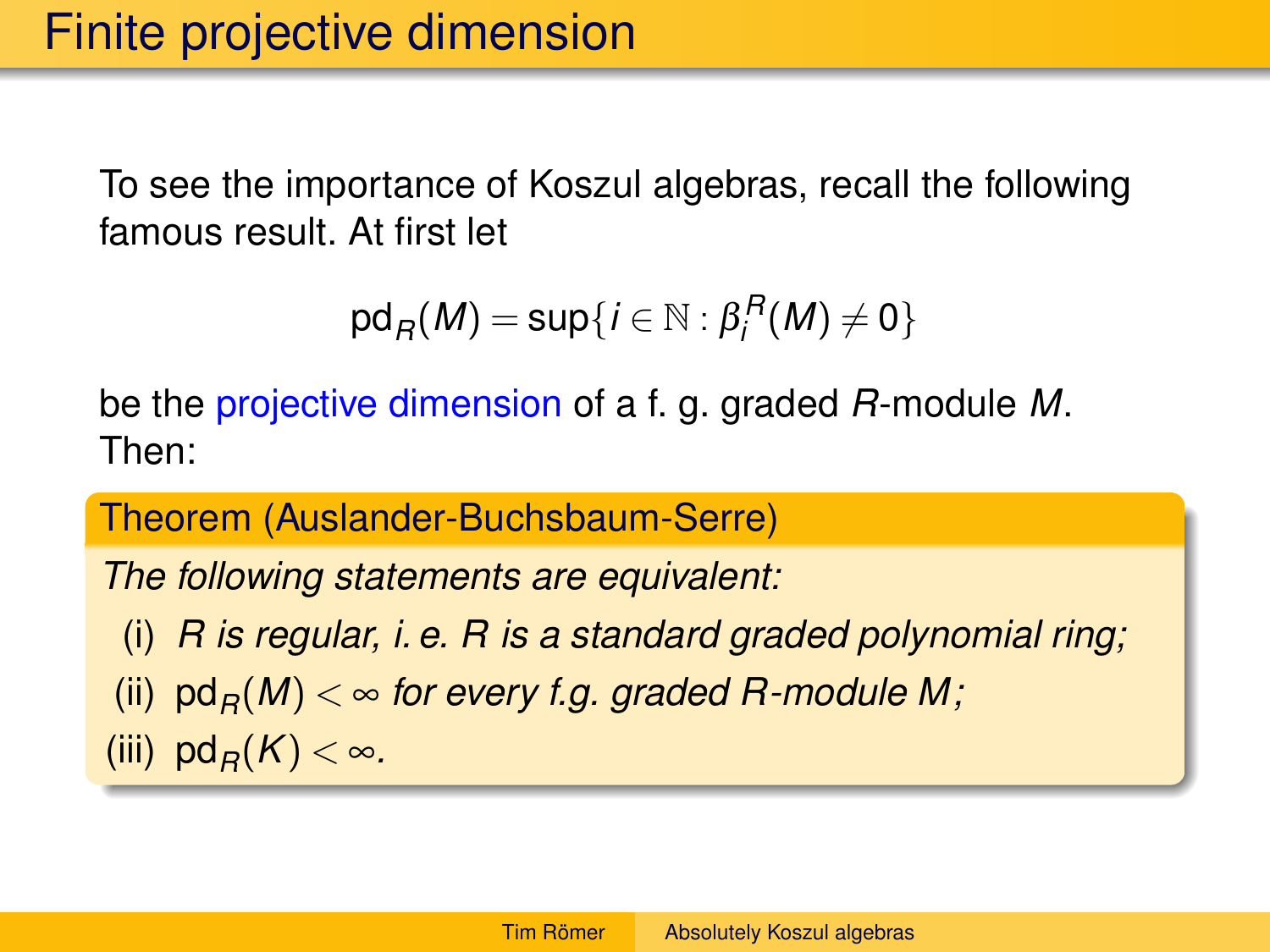Let

$$
reg_R(M) = sup\{j - i : \beta_{i,j}^R(M) \neq 0\}
$$

be the Castelnuovo-Mumford regularity of a f. g. graded *R*-module *M*. Then:

Theorem (Avramov-Eisenbud-Peeva)

*The following statements are equivalent:*

- (i) *R is Koszul;*
- (ii)  $reg_R(M) < \infty$  for every f.g. graded R-module M;
- (iii) reg<sub>R</sub> $(K) < \infty$ .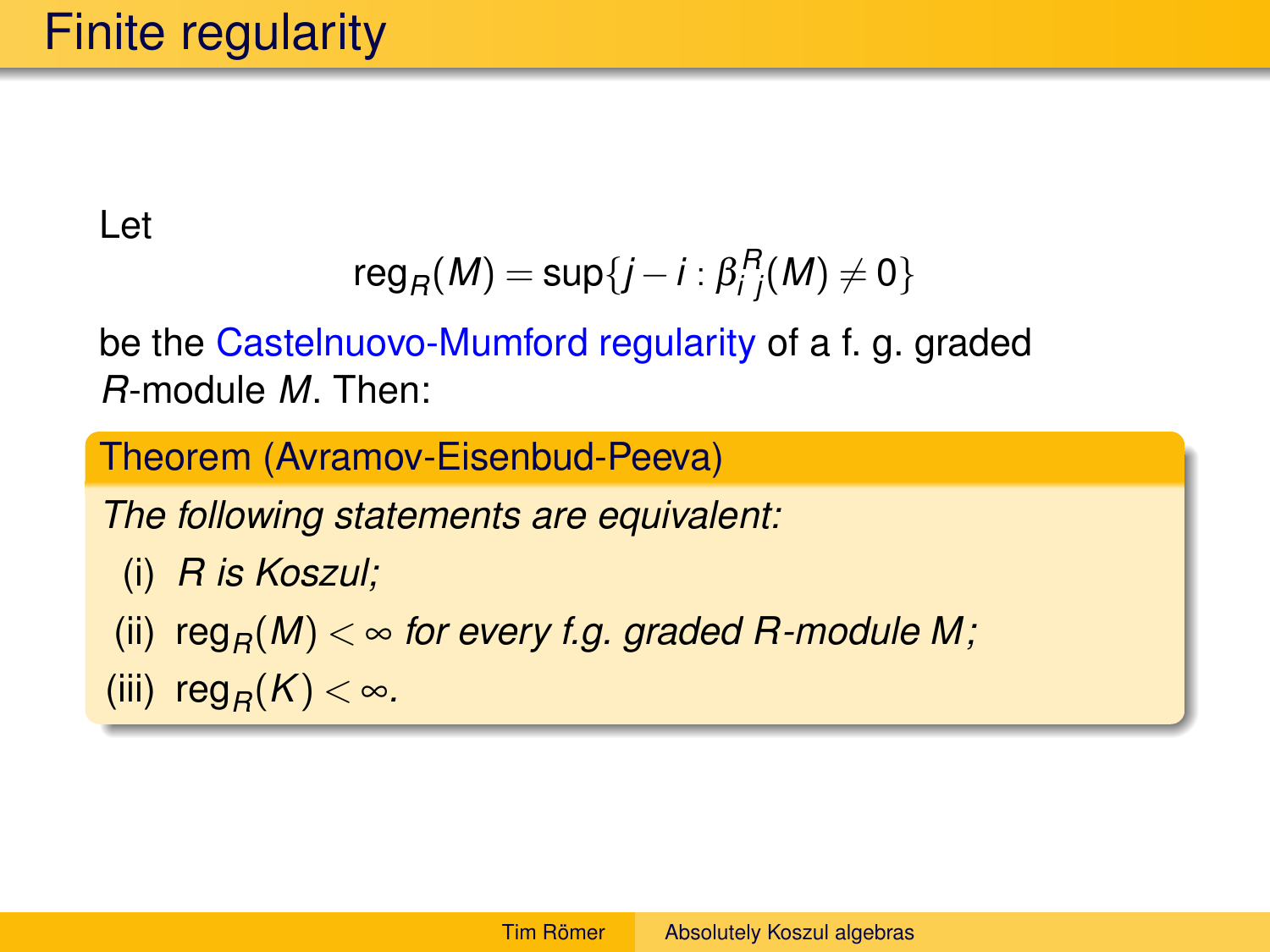- Usually it is rather difficult to prove that a given algebra is Koszul, if there is no additional information available.
- It is an interesting problem to find and study special classes of Koszul algebras (e. g. G-quadratic algebras).
- Then one would like to decide whether an algebra belongs to such a special class, or how algebra operations behave within in this class.
- It is not totally obvious in which way Koszulness can be defined for a noetherian local ring, but interesting to do so.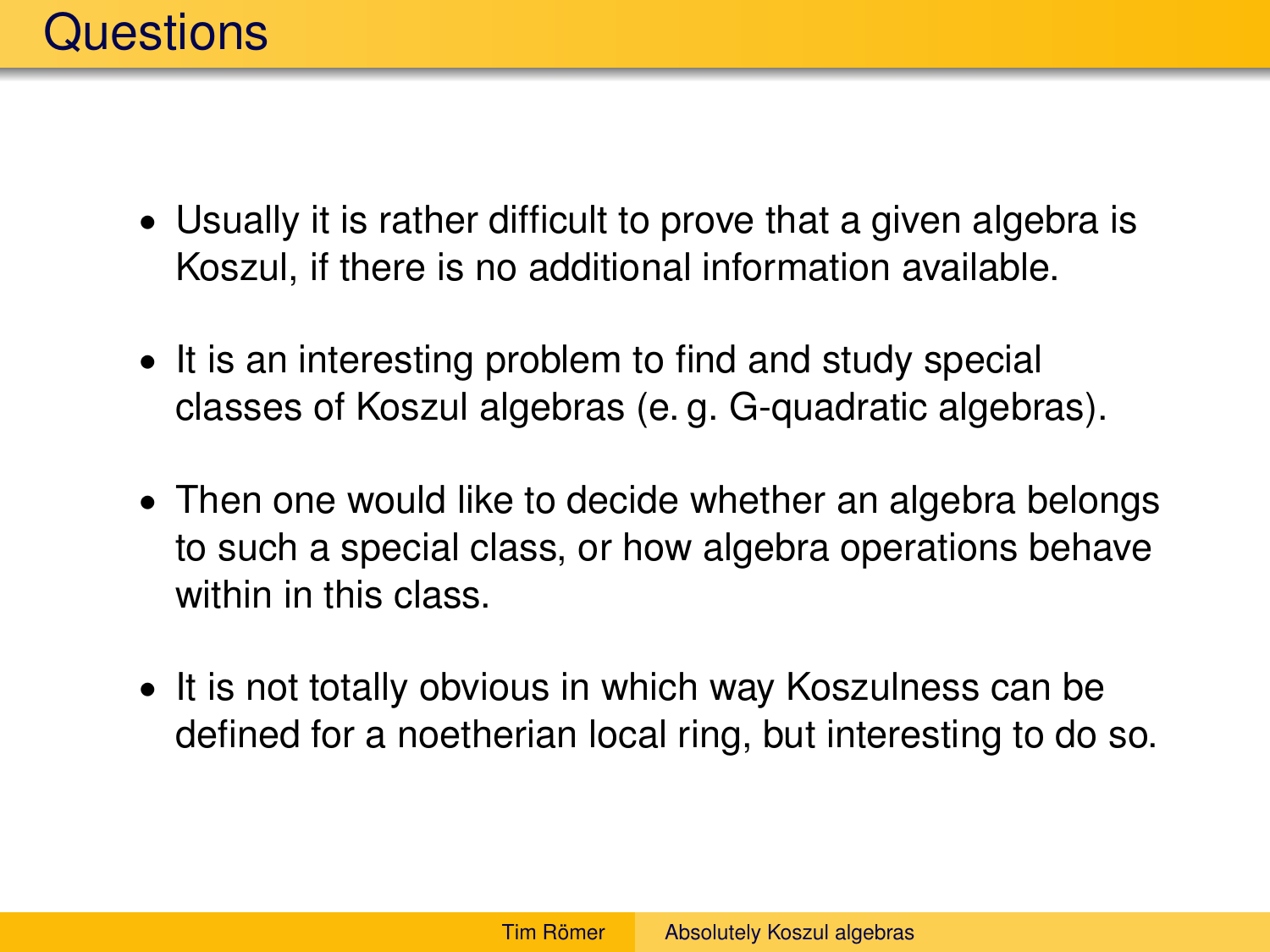## The linear part of a minimal free resolution

We recall the following construction/definition due to Herzog and Iyengar ('05). Let

$$
F: \cdots \to F_i \to \cdots \to F_1 \to F_0 \to 0
$$

be the minimal graded free resolution of a f.g. graded module *M*. The (standard) filtration of *F* is given by the subcomplexes

$$
\mathscr{F}^j(F) \text{ with } \mathscr{F}^j(F)_i = \mathfrak{m}^{j-i} F_i \text{ where } \mathfrak{m}^j = R \text{ for } j \leq 0, i. e.
$$
  

$$
\mathscr{F}^j(F) : \cdots \to F_{j+1} \to F_j \to \mathfrak{m}^1 F_{j-1} \to \cdots \to \mathfrak{m}^{j-1} F_1 \to \mathfrak{m}^j F_0 \to 0.
$$

The associated graded complex lin(*F*) is called the linear part of *F*. This is a complex of  $gr_m(R)$ -modules with

$$
\mathsf{lin}_i(F) = \mathsf{gr}_{\mathfrak{m}}(F_i)(-i).
$$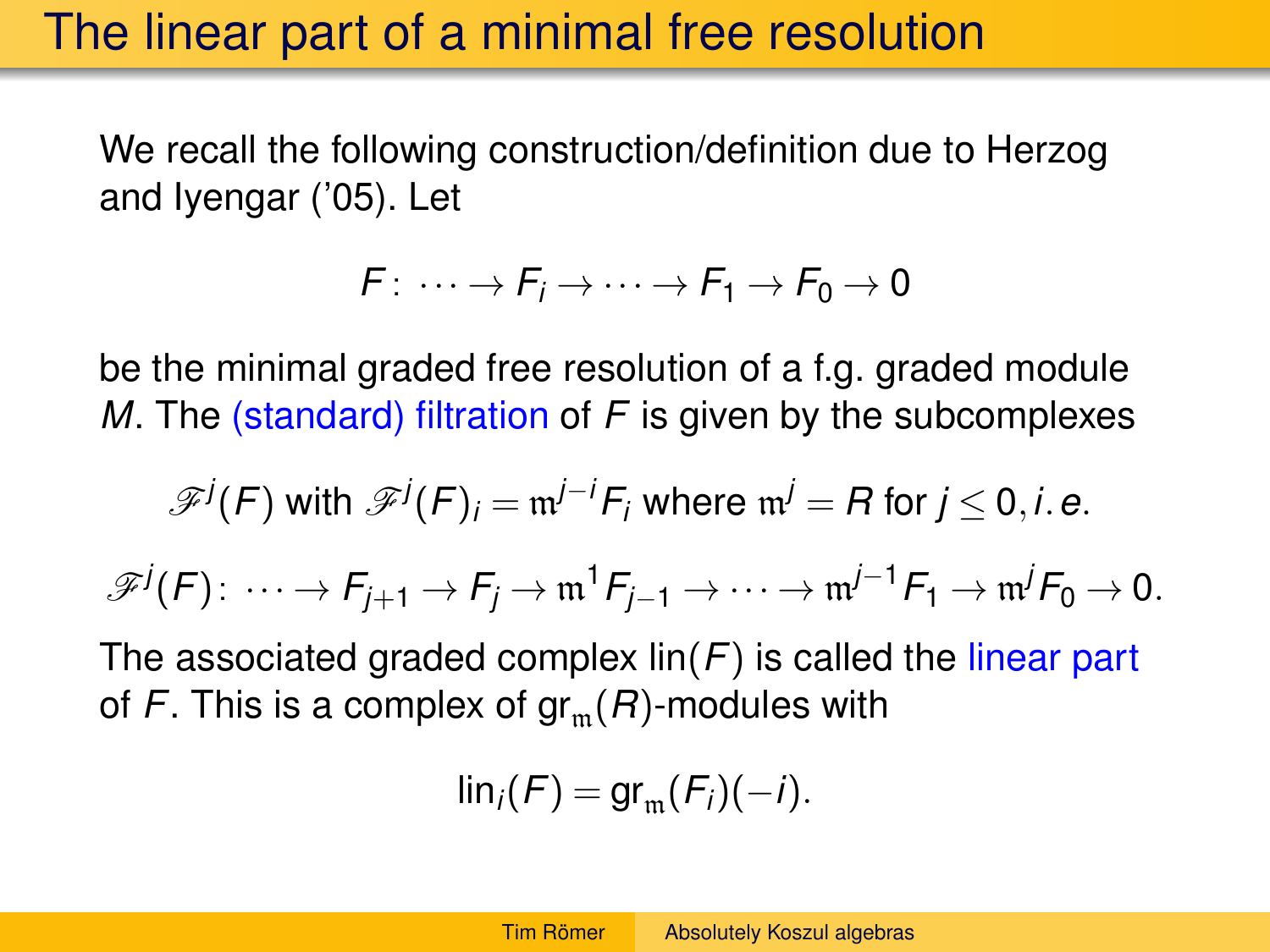## The linear part of a minimal free resolution

- Note that this construction and its consequences are also possible for local rings.
- In this talk we restrict ourself to the situation of a standard graded algebra *R* as considered above.
- Since here  $R = \text{gr}_{m}(R)$  the complex  $\text{lin}(F)$  can be described in an easy way: Just replace all entries in the matrices of the complex representing the homomorphisms of degree  $> 1$  by 0.

#### **Definition**

We call

$$
Id_R(M) = sup\{i \in \mathbb{N} : H_i(lin(F)) \neq 0\}
$$

the linearity defect of *M*.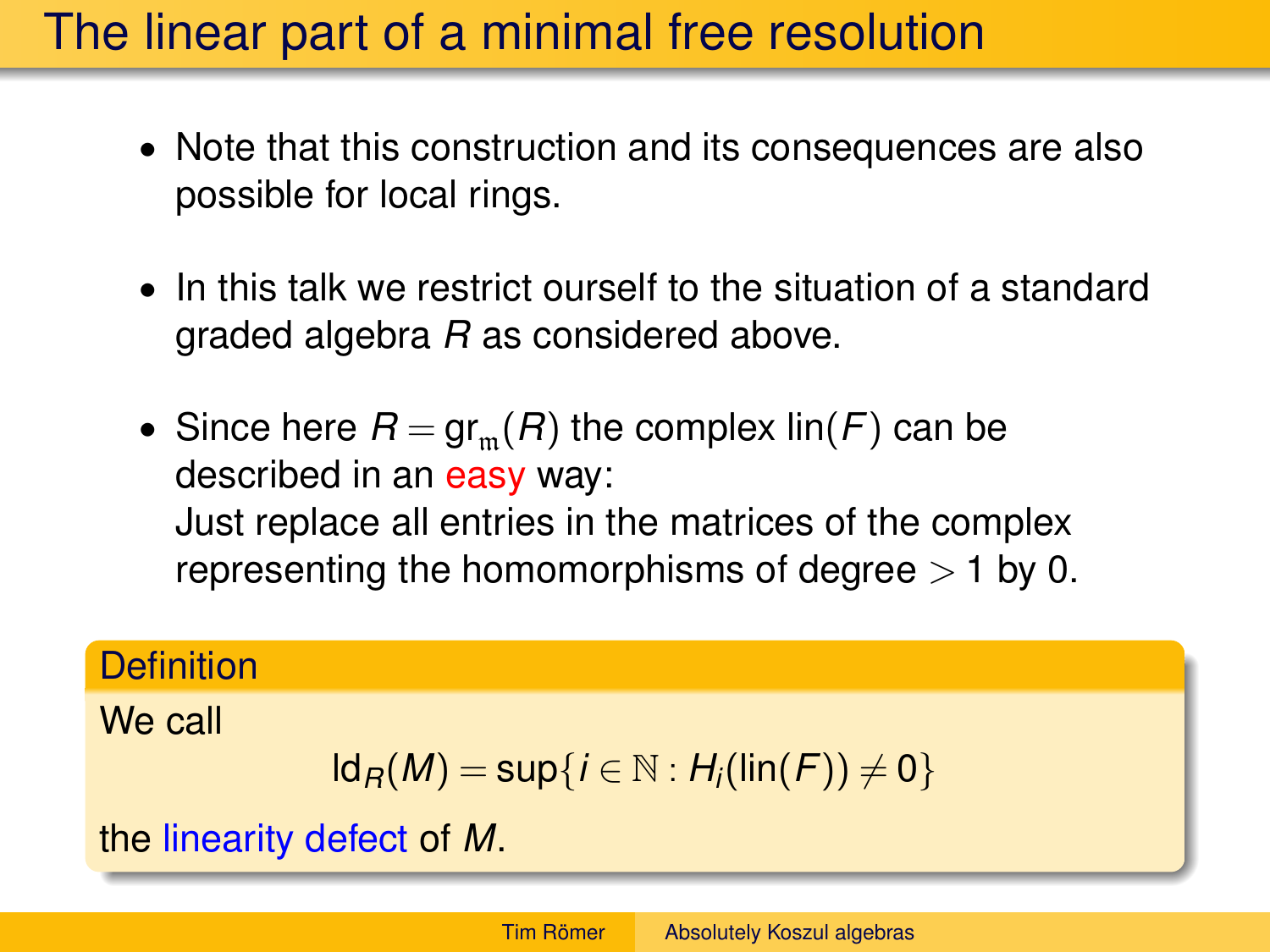## The exterior algebra case

- The study of  $\mathsf{Id}_B(M)$  was in particular motivated by results of Eisenbud, Fløystad and Schreyer ('03) about graded modules over the exterior algebra. For example:
- Let  $E = K\langle e_1, \ldots, e_n \rangle$  be a standard graded exterior algebra over *K*. Analogously one can define  $\mathsf{Id}_F(M)$  for a f.g. graded *E*-module *M*. Then

$$
\mathsf{Id}_E(M)<\infty
$$

- But be careful! There is no global bound on  $\mathsf{Id}_F(M)$ .
- An analogous "commutative" algebra result for complete intersections was proved by Herzog and Iyengar.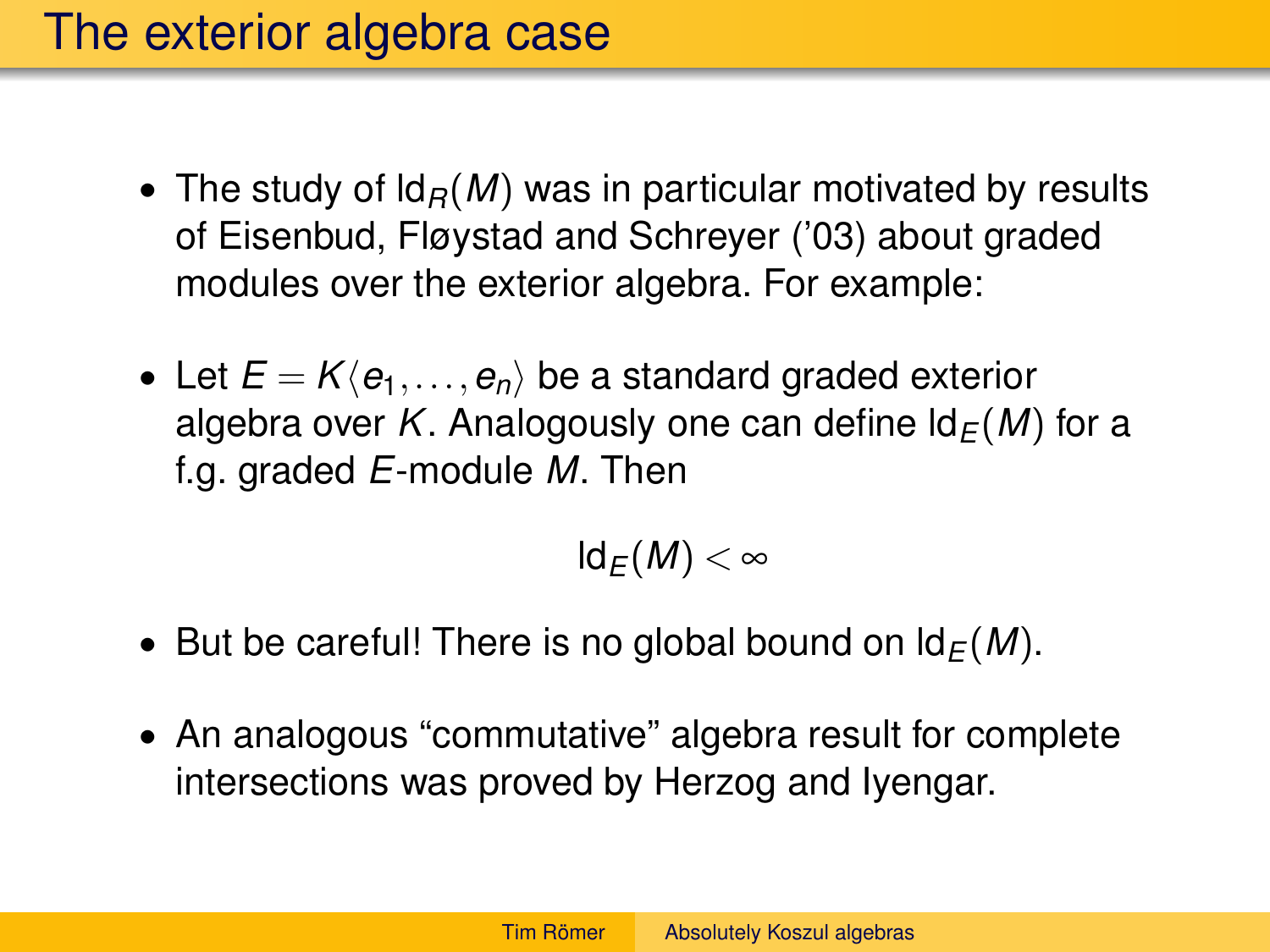## Exterior face rings

• Let ∆ be a non-trivial simplicial complex on {1,...,*n*}. Analogous to a Stanley-Reisner ring one can define the exterior face ring  $K\{\Delta\} = E/J_{\Delta}$ . A result of Herzog-R shows that

 $ld$ <sup>E</sup>(*K*{∆}) ≤ *n* − 1.

- This was improved by Okazaki and Yanagawa ('07) who showed that the bound can be improved by 1 (for  $n > 4$ ) and they also characterized when we have equality.
- Let  $\Delta^*$  be the Alexander dual of  $\Delta$ . Examples show that

$$
Id_E(K\{\Delta\})+Id_E(J_{\Delta^*})
$$

is rather small compared to the trivial bound induced from above. An interesting question is what is here an optimal bound.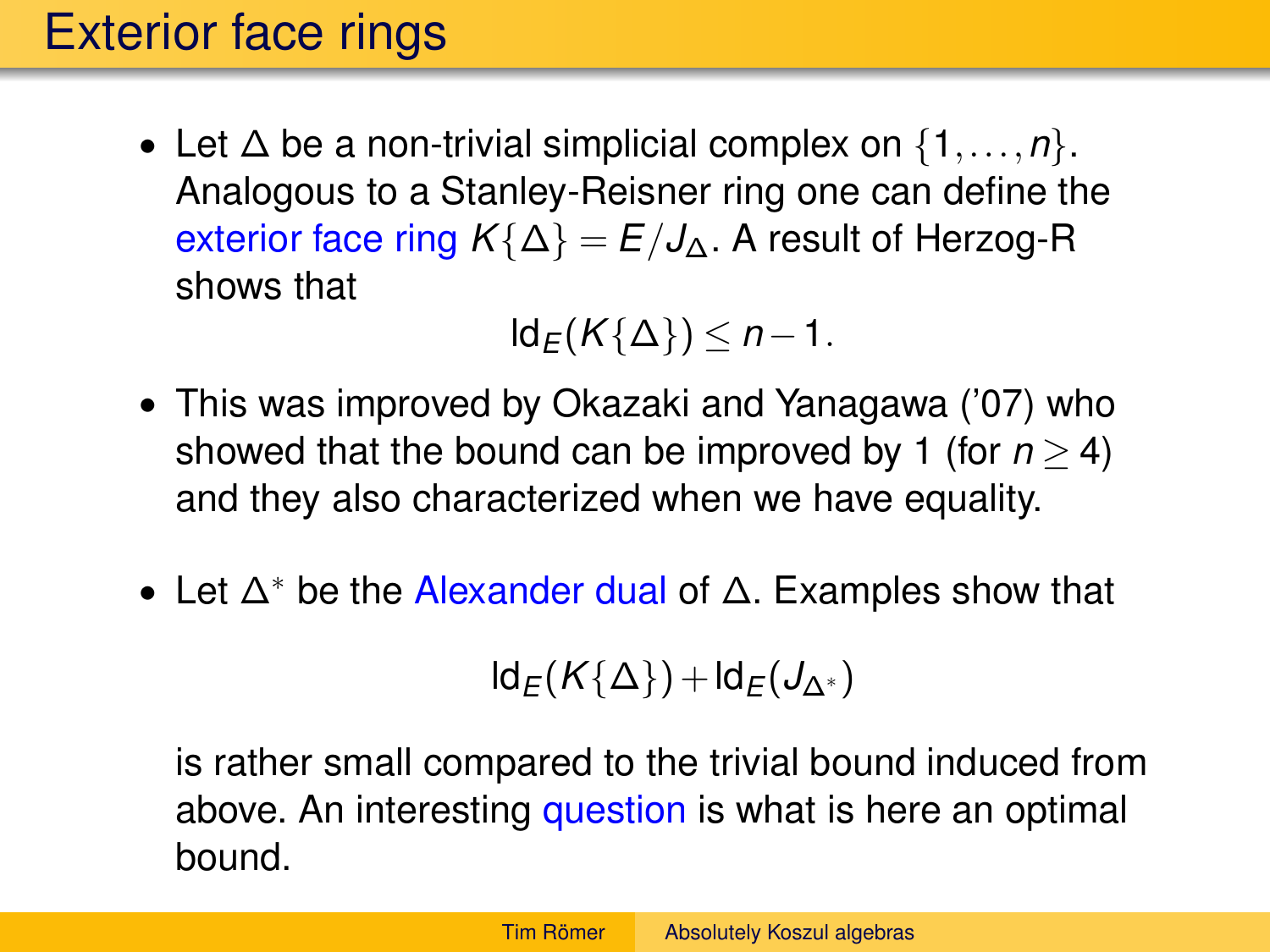# $\mathsf{Id}_B(M) = 0$

Back to the case of a standard graded algebra *R*. We have the following characterization for the case  $\mathsf{Id}_R(M) = 0$ .

Theorem (Herzog-Iyengar, Sega, R)

*The following statements are equivalent:*

(i)  $\mathsf{Id}_B(M) = 0$ ;

(ii)  $\lim(F)$  *is the minimal graded free resolution of gr*<sub>m</sub> $(M)$ *.* 

*If R is Koszul, then (i) and (ii) are equivalent to*

(iii) *M is componentwise linear.*

Note that the equivalence of (i) and (ii) also holds in the local setting. For (iii) recall that *M* is componentwise linear iff

 $M_{\langle d \rangle}$  has a *d*-linear resolution for all *d*.

Here  $M_{\langle d \rangle}$  is the submodule of  $M$  generated by  $M_{d}$ .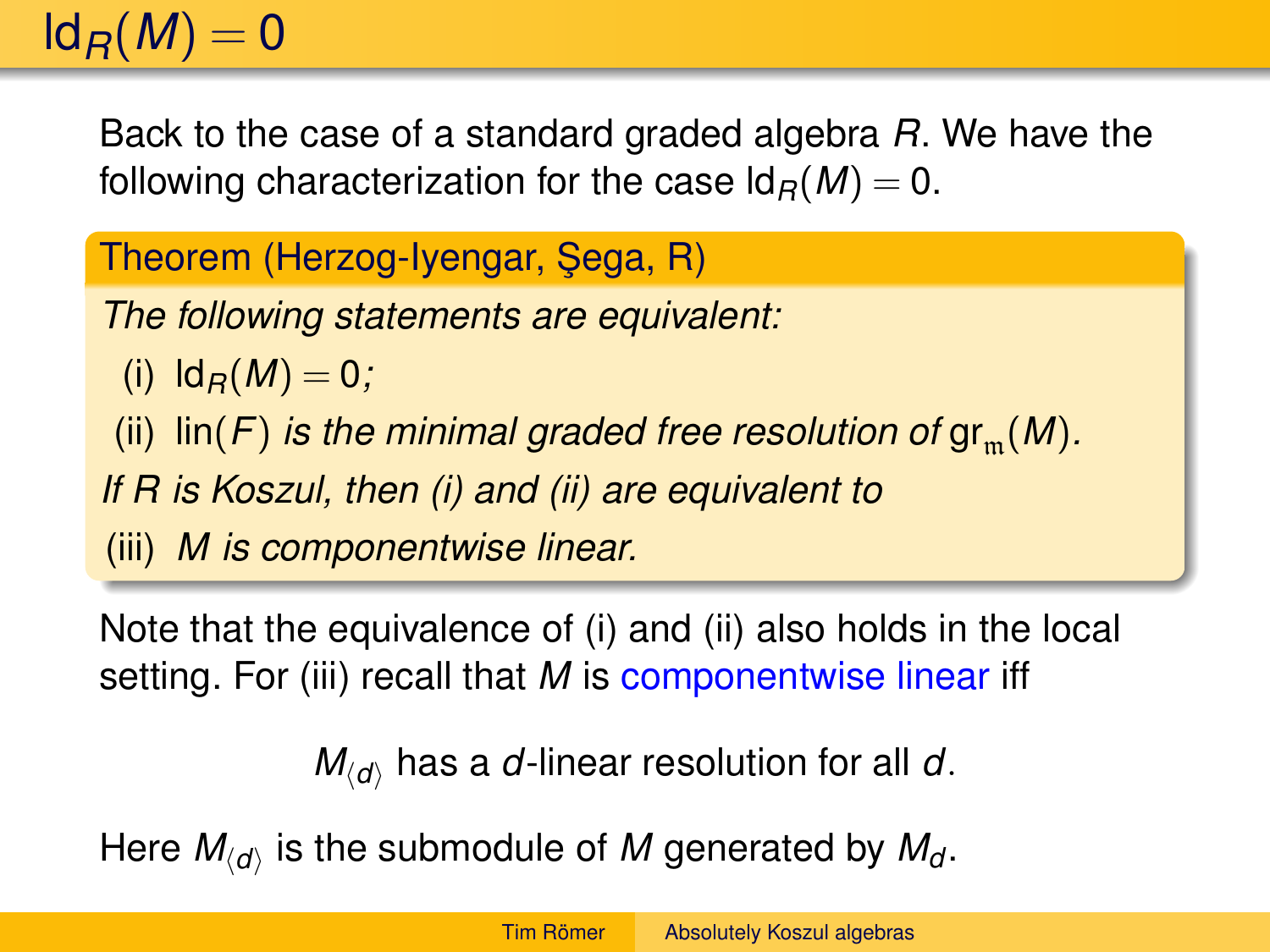If  $\text{Id}_B(M) < \infty$ , then we know the following (He-Iy'05):

- reg<sub>R</sub> $(M) < \infty$ ,
- The Poincaré series

$$
P_M^R(t) = \sum_i \beta_i^R(M) t^i
$$

of *M* is rational and the denominator depends only (on the Hilbert series) of *R*.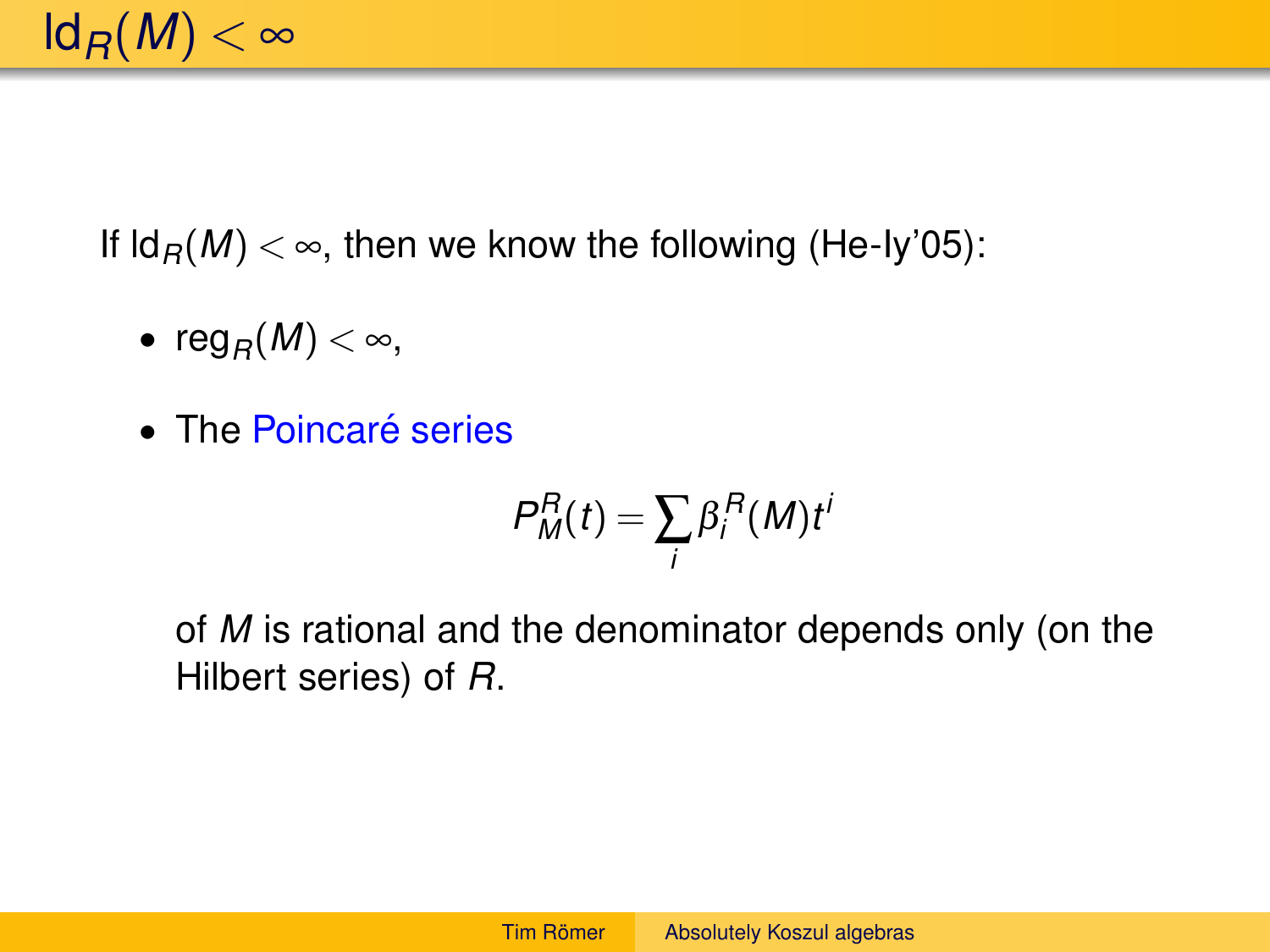Combining the results of Herzog-Iyengar and Avramov-Eisenbud-Peeva one gets:

#### Theorem

*The following statements are equivalent:*

(i) *R* is Koszul;  
(ii) 
$$
ld_R(K) = 0
$$
;

$$
(iii) \ \mathrm{Id}_R(K) < \infty.
$$

Be careful. There exists Koszul algebras (Roos '05) where

$$
Id_R(M) = \infty
$$
 for some M

with non-rational Poincaré series. In the local case it is an interesting question whether  $\mathsf{Id}_R(K) < \infty$  implies  $\mathsf{Id}_R(K) = 0$ .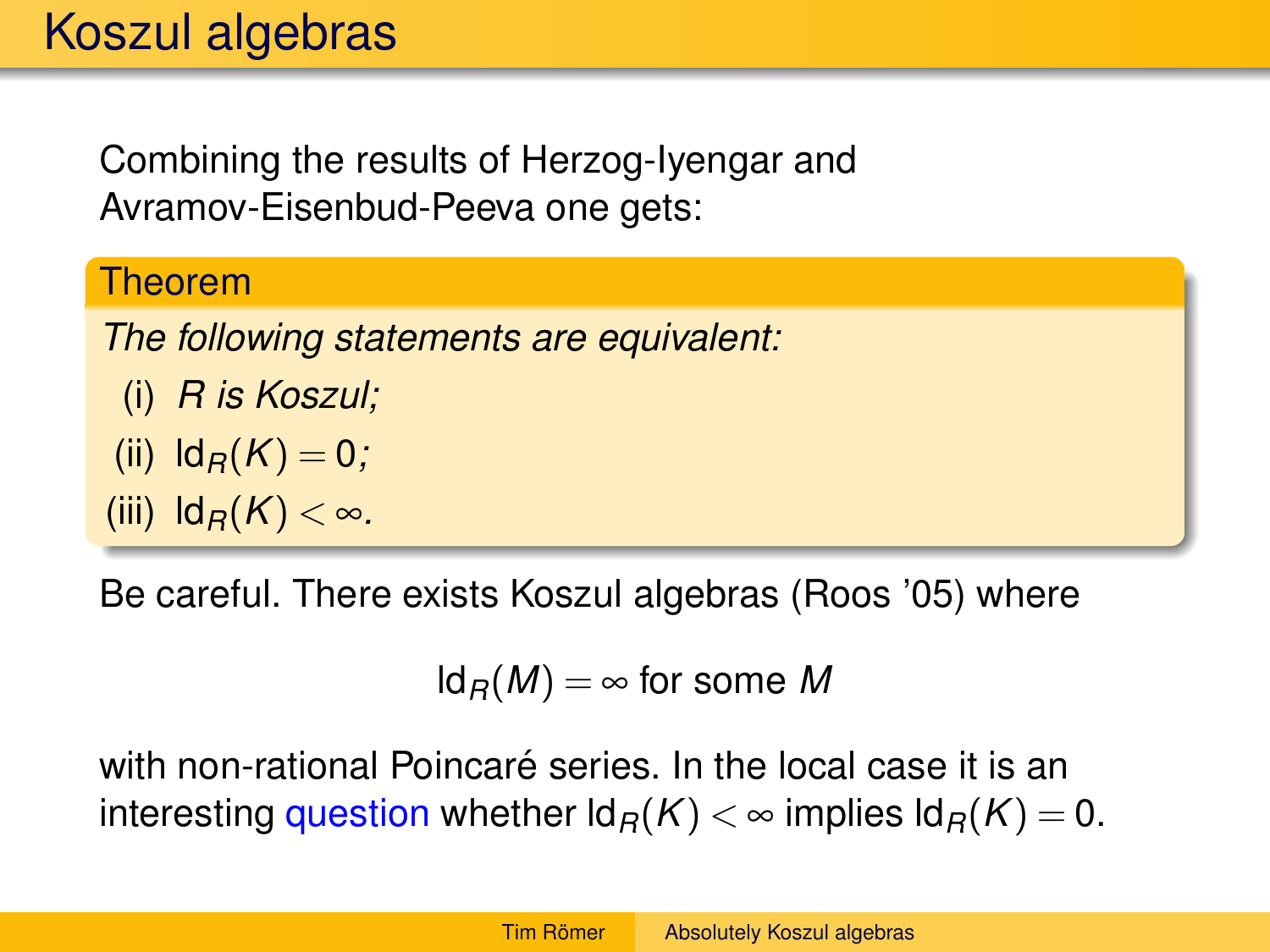We saw that even Koszul algebras may fail the property that  $\mathsf{Id}_B(M) < \infty$  for all M. This is one motivation for:

**Definition** 

We say that *R* is absolutely Koszul if

 $\mathsf{Id}_B(M) < \infty$  for all f.g. graded *R*-modules *M*.

We see immediately from above:

**Corollary** 

*If R is absolutely Koszul, then R is Koszul.*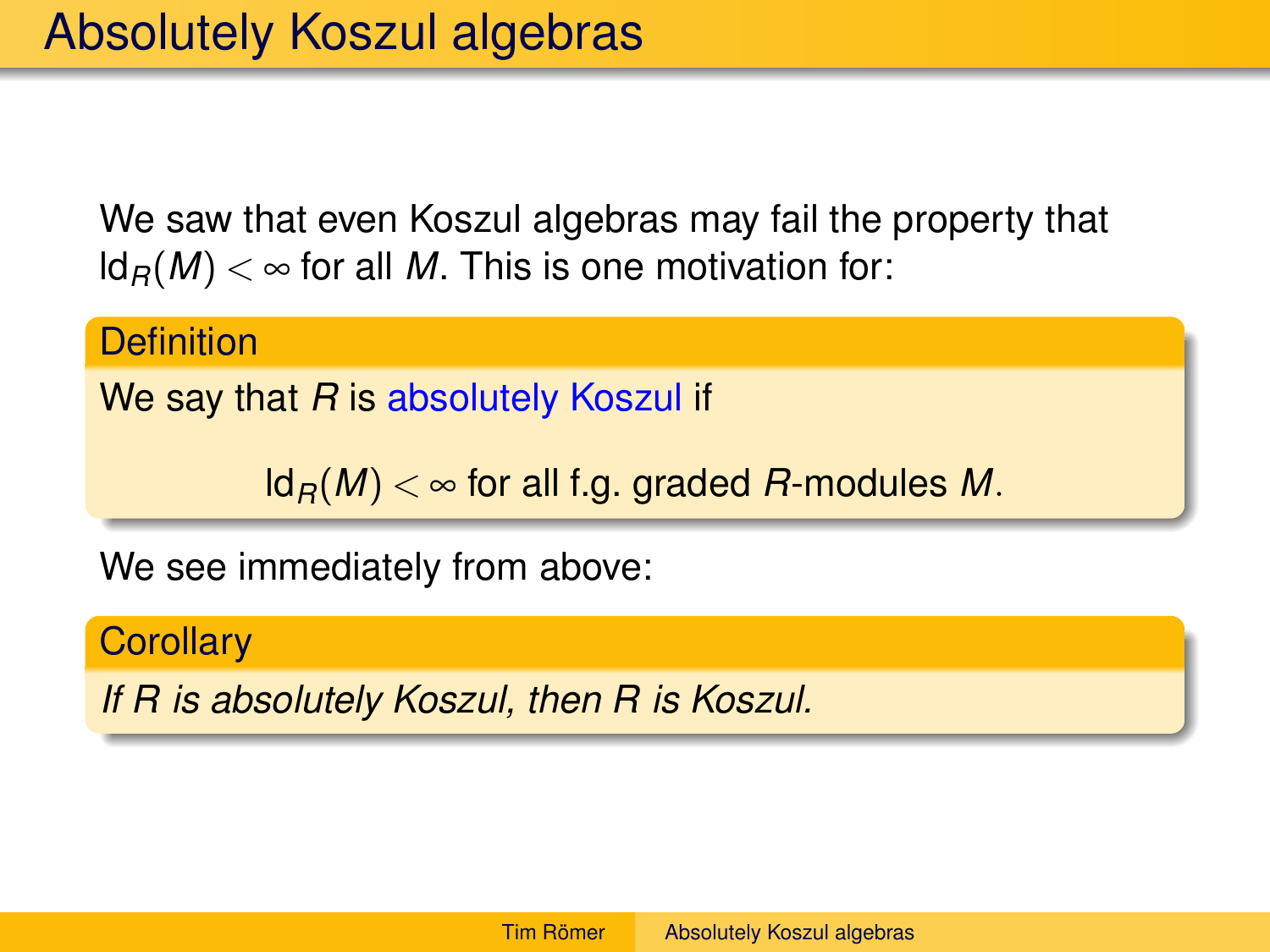- Which classes of algebras are absolutely Koszul?
- Relate this property to other "Koszul" properties.
- What is the behavior of the property "absolutely Koszul" with respect to standard operations in algebra?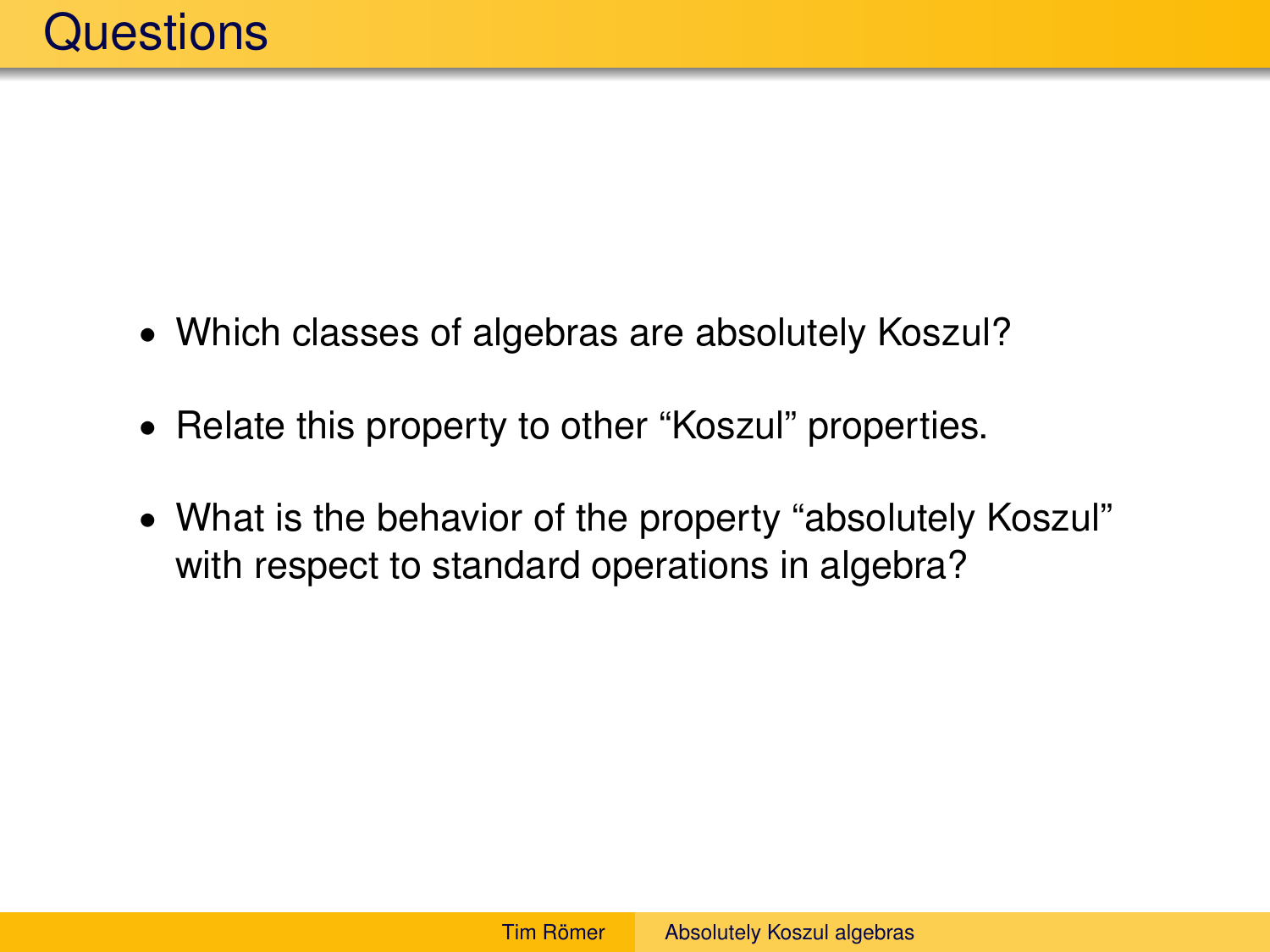### Theorem (Herzog-Iyengar '05)

*If R* = *S*/*I is either*

- *a complete intersection of quadrics, or*
- reg<sub>*S*</sub> $(R)$  = 1*,*

*then R is absolutely Koszul. In the second case we have*

gl  $\text{Id}(R) = \sup\{\text{Id}_R(M)\} < \infty$ .

*In the first case* gl ld(*R*) *is finite if and only if R is a hypersurface.*

Certain artinian Gorenstein algebras with short Hilbert-function are also known to be absolutely Koszul by recent results of Henriques and Sega ('11). But very little is known beside this.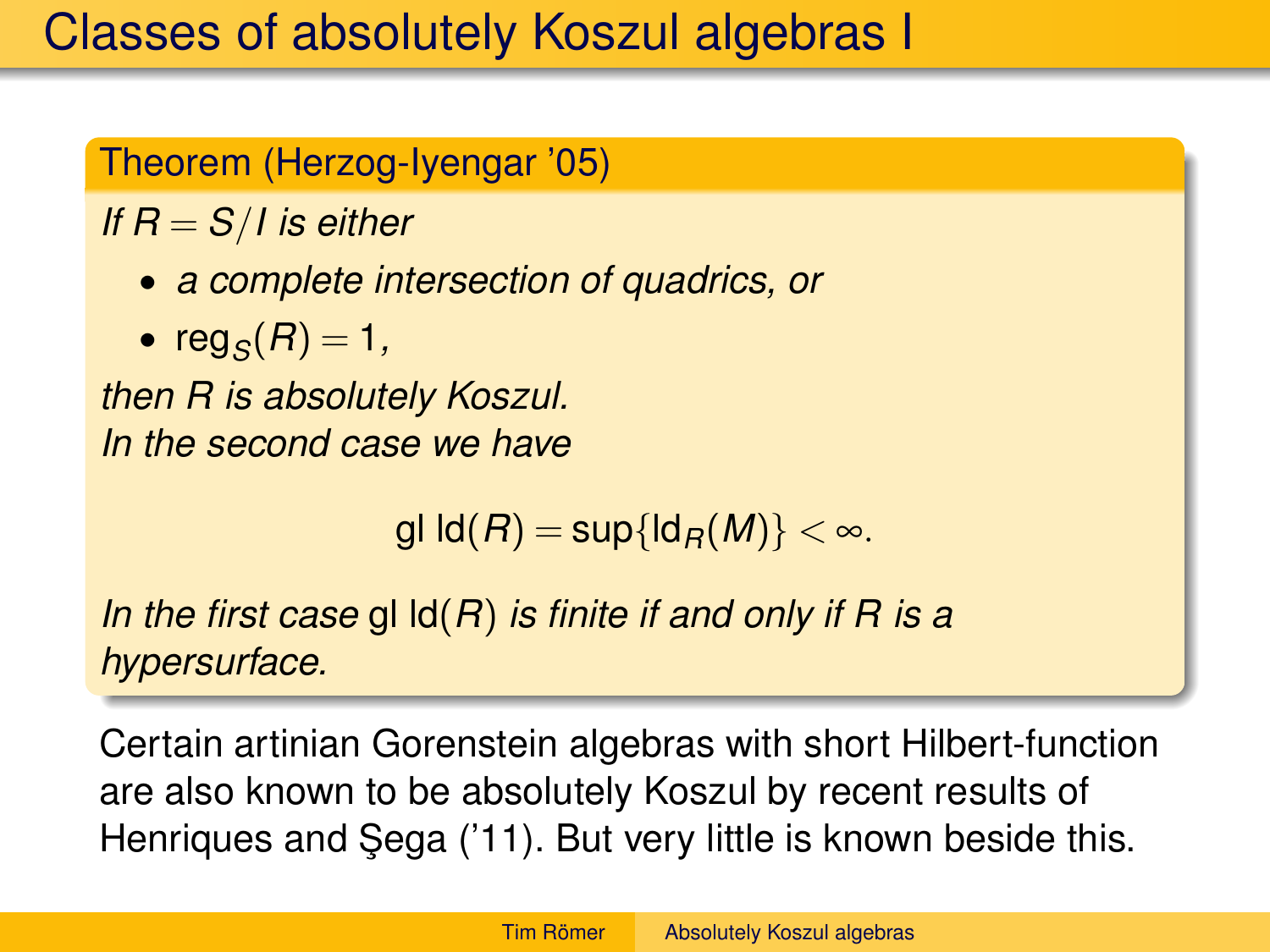## Classes of absolutely Koszul algebras II

In some cases we can say a little bit more:

Theorem (Conca-Iyengar-Nguyen-R)

*Let I* ⊂ *S be a squarefree monomial ideal with a* 2*-linear resolution. Let L* ⊂ *S be a quadratic monomial c.i. such that I does not contain any minimal generator of L. Then S*/(*I* +*L*) *is an absolutely Koszul algebra.*

### Sketch of the proof.

The key step of the proof is to show that

$$
\text{reg}_{S/L} S/(I+L) \leq \text{reg}_S S/I = 1.
$$

Hence  $(I + L)/L$  has an 2-linear resolution over the complete intersection *S*/*L*. This implies that  $S/L \rightarrow S/(I+L)$  is Golod and  $S/(I+L)$  is Koszul (He-Iy '05). This concludes the proof by another result of Herzog-Iyengar ('05).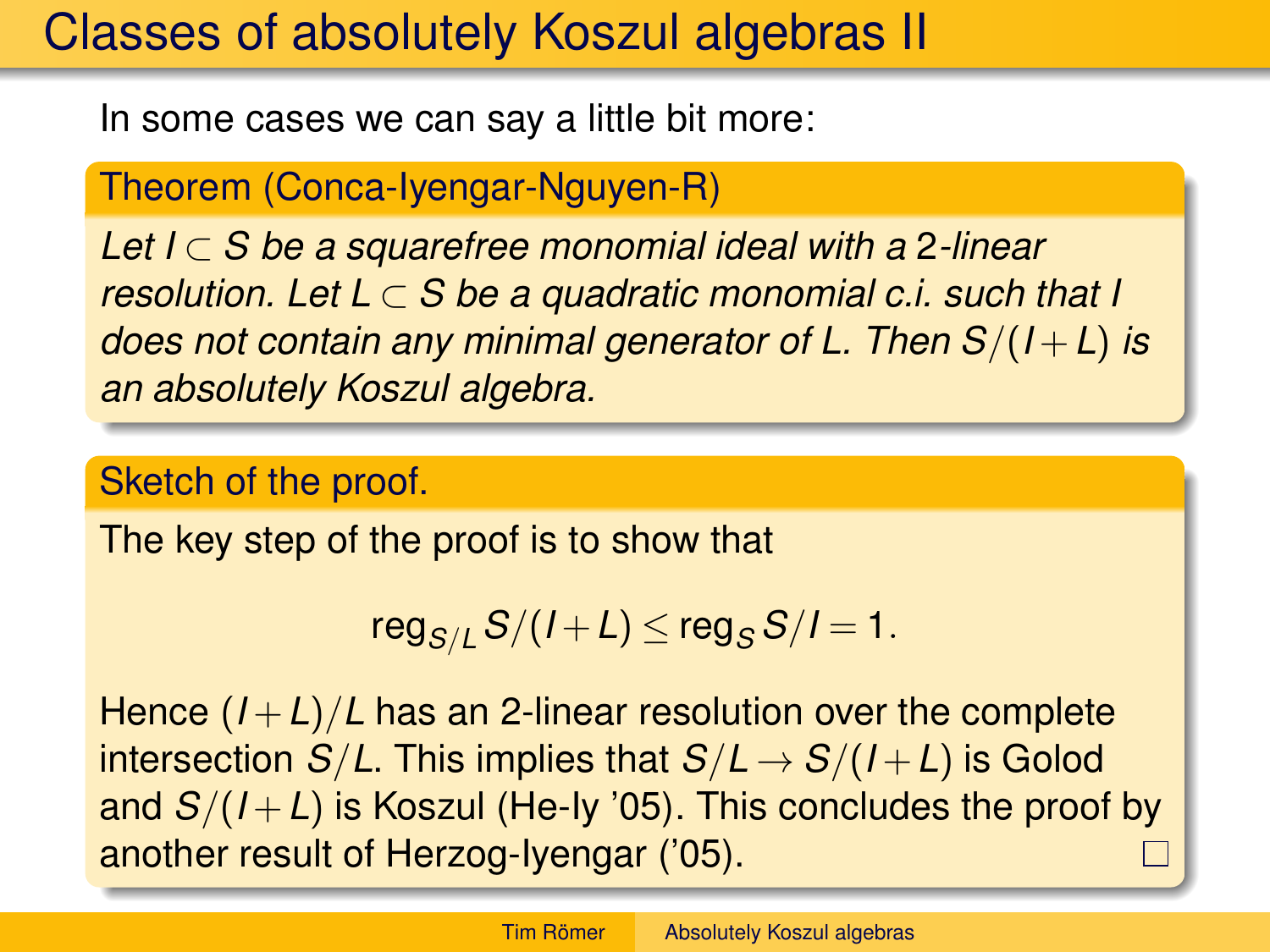The last result can be used in the following situation. Recall the following definition of Conca ('00):

#### **Definition**

*R* is called universally Koszul, if every ideal generated by linear forms has a linear resolution over *R*.

Universally Koszul algebras are very special. So one could hope that there is a relationship to absolutely Koszul algebras.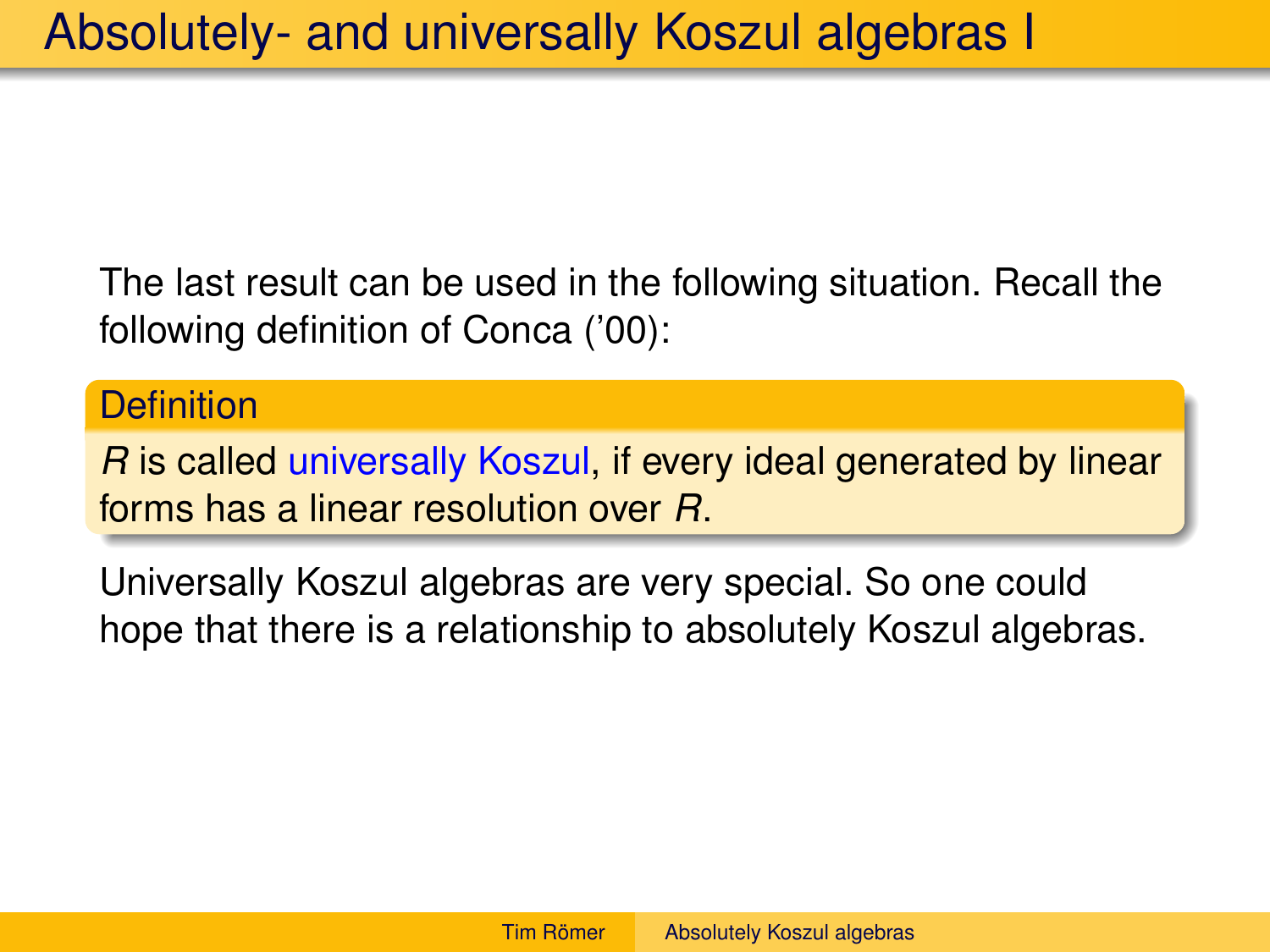## Absolutely- and universally Koszul algebras II

### Theorem (Conca-Iyengar-Nguyen-R)

*Let R be a universally Koszul algebra defined by quadratic monomials. Then R is absolutely Koszul.*

### Sketch of the proof.

The key fact is that Conca ('02) classified monomial universally Koszul algebras. From

$$
K[X_1,\ldots,X_m]/((X_1,\ldots,X_{m-1})^2+X_m^2)
$$

they are all obtained by taking polynomial extensions and fiber products and by one more operation (in  $char(K)=2$ ). Now one can conclude the proof by checking that we can write the defining ideal in each step as  $I + L$  where L is a complete intersection of squares and *I* is a squarefree monomial ideal with 2-linear resolution as needed above.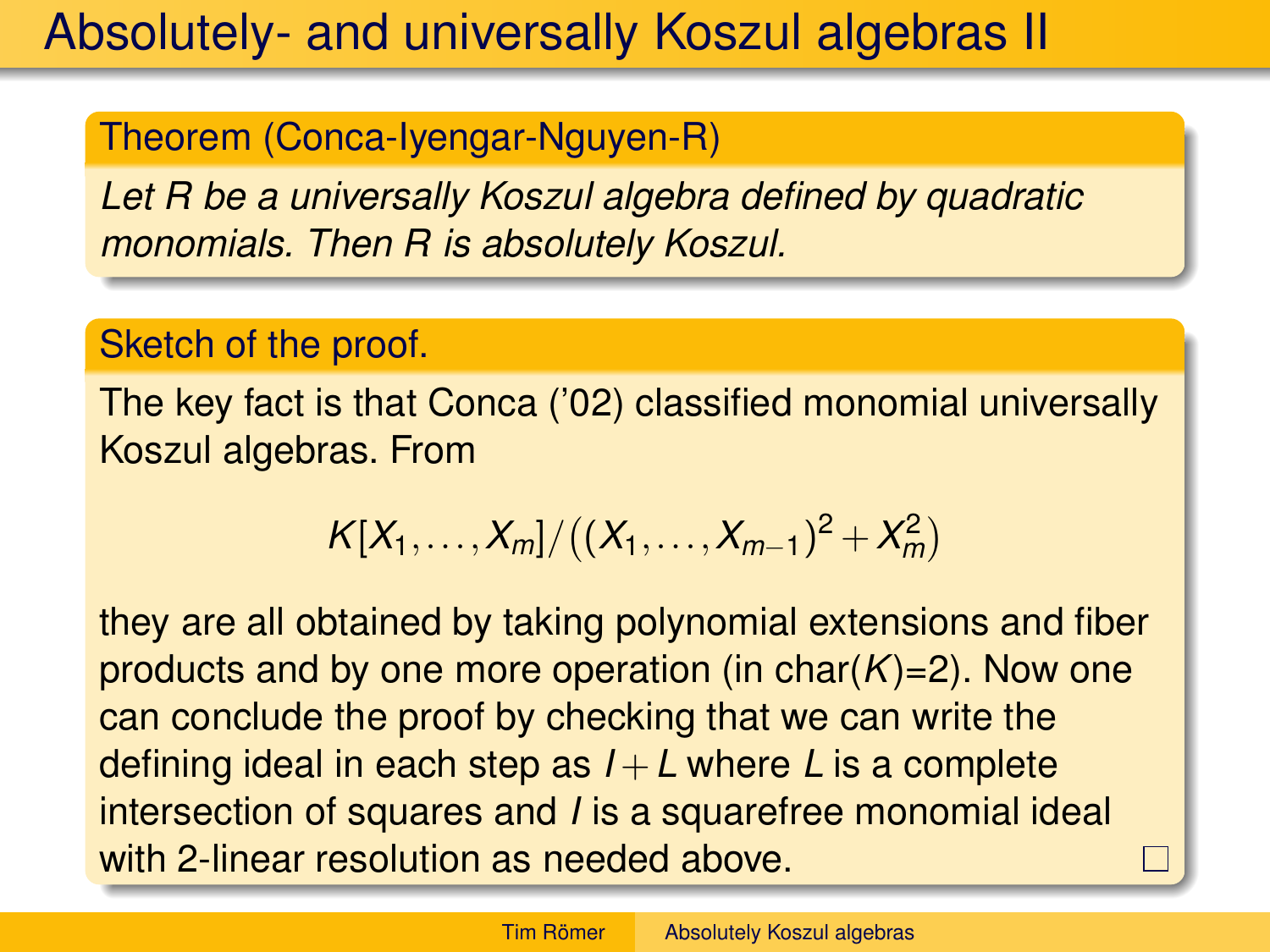The last result indicates that the following might be true.

**Question**: Is it always true that an universally Koszul algebra is absolutely Koszul?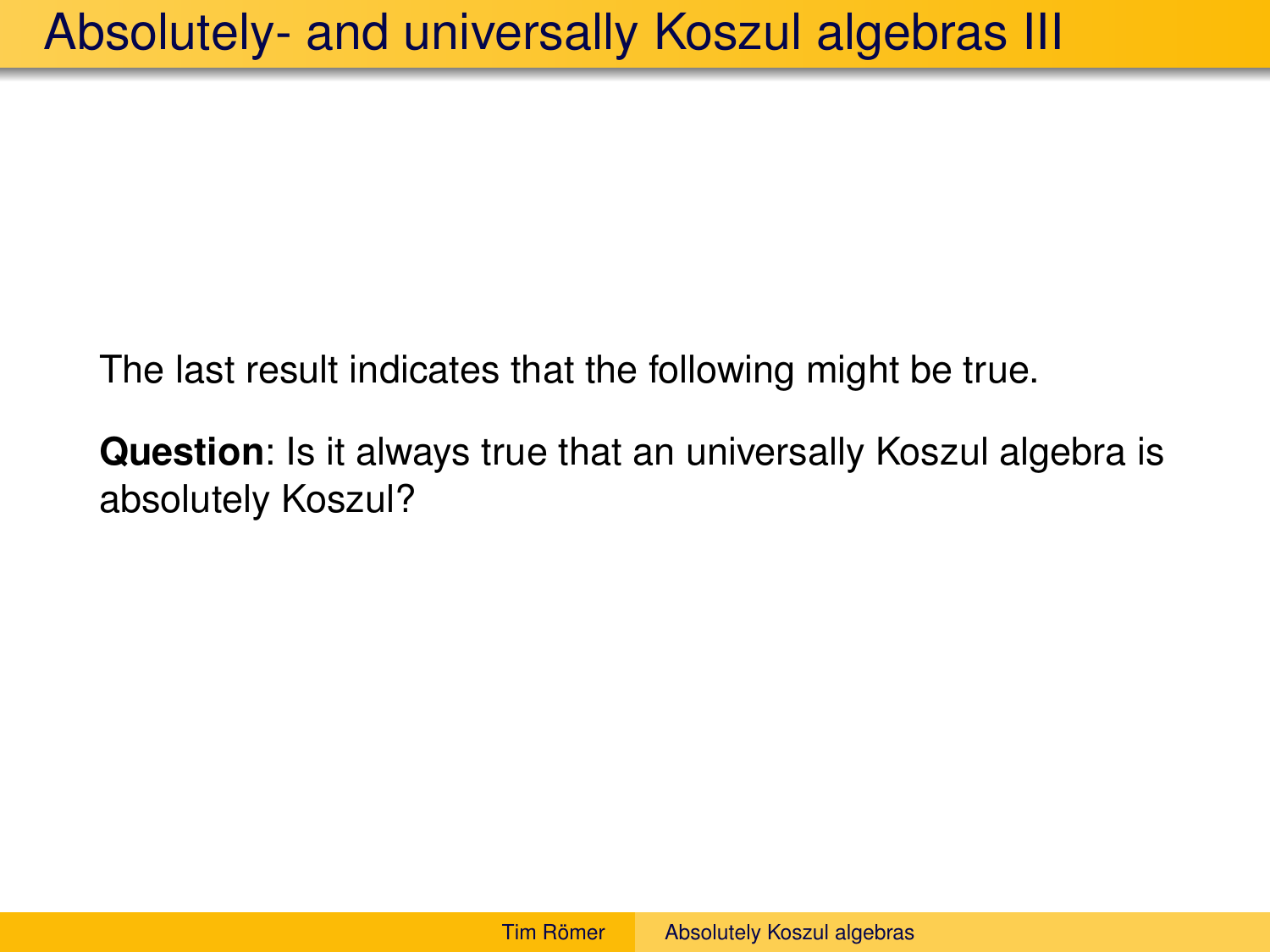The property "absolutely Koszul" is not well behaved with respect to all operations in algebra as the following example shows:

Let

$$
R=K[X,Y]/(X,Y)^2.
$$

Then *R* is absolutely Koszul. But the tensor product *R* ⊗*<sup>k</sup> R* appears in the list of bad Koszul algebras of Roos ('05). So tensor products in general do not respect absolutely Koszulness.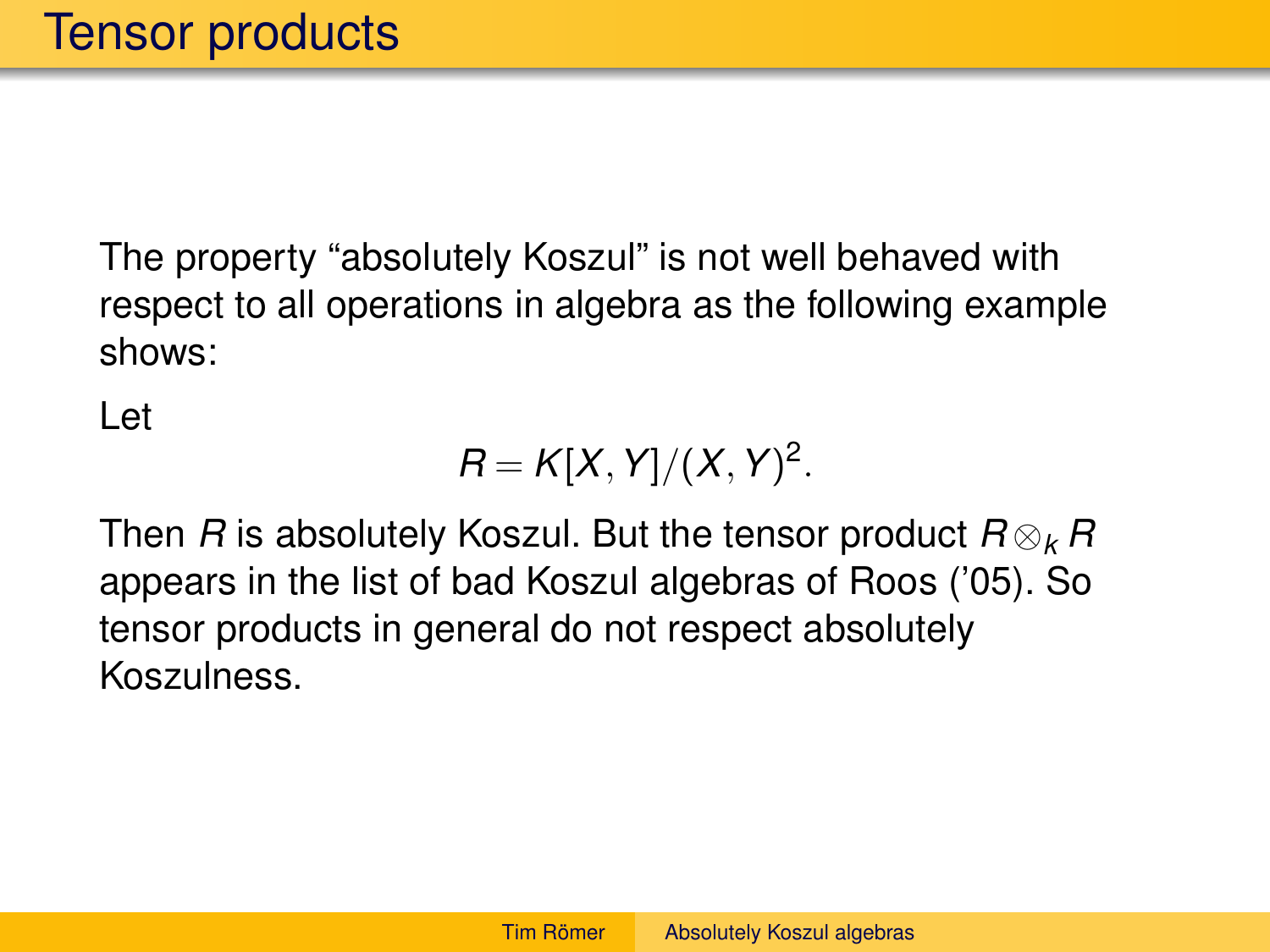But we have:

Theorem (Conca-Iyengar-Nguyen-R)

*Let R and T be standard graded K -algebras. Then:*

- (i) *The fiber product*  $R \times_K T$  *is absolutely Koszul if and only if R and T are absolutely Koszul.*
- (ii) *A polynomial ring extension R*[*X*] *is absolutely Koszul if and only if R is absolutely Koszul.*
- (iii) If there exists a surjective homomorphism of rings  $R \rightarrow T$ *such that*  $pd<sub>B</sub>(T) < \infty$  and T is absolutely Koszul, then also *R is absolutely Koszul.*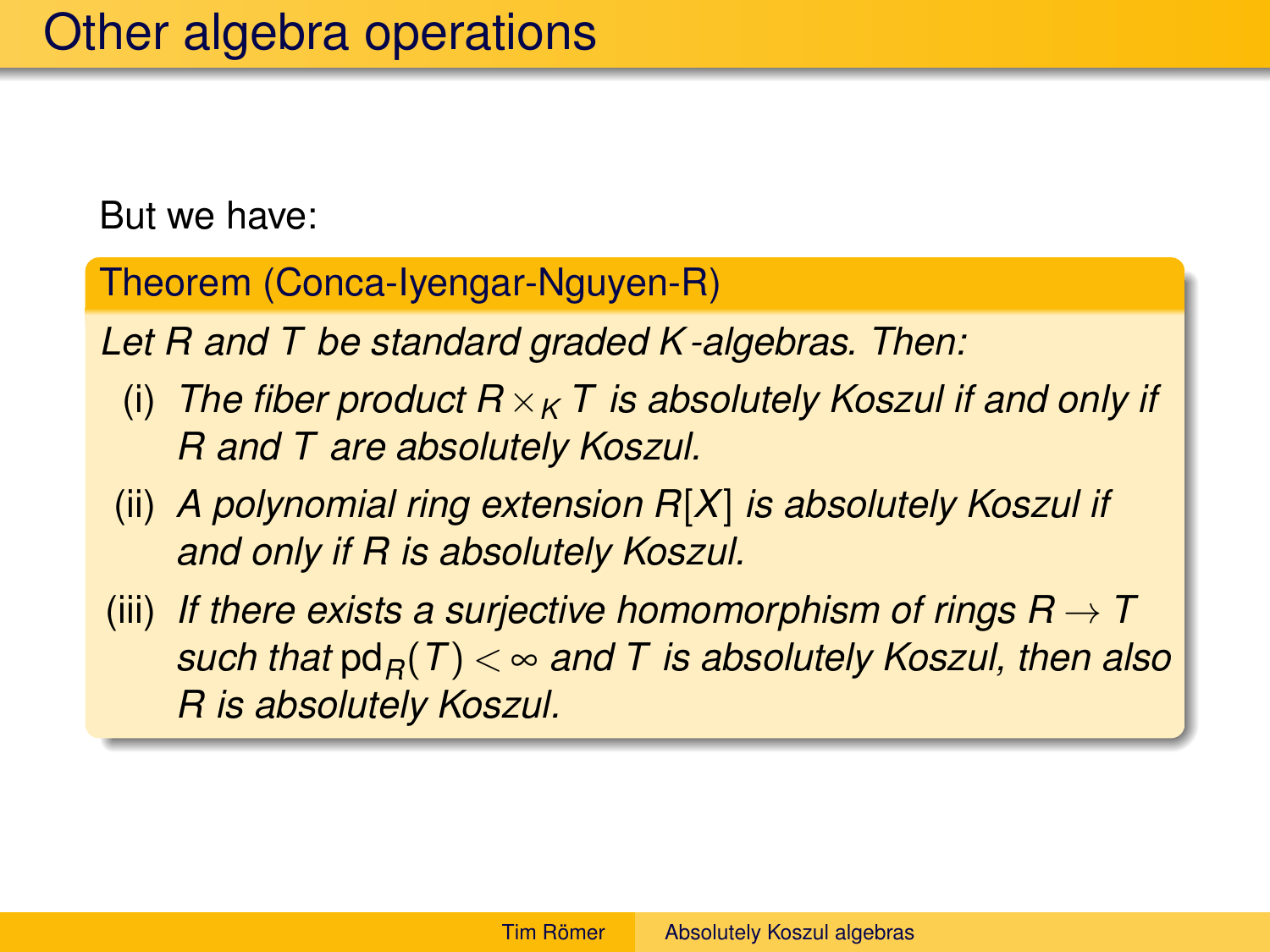**Question**: Let *R* be absolutely Koszul and *d* ≥ 1. Is the Veronese subring *R* (*d*) absolutely Koszul ?

We have only answers in special cases. For example, for  $d = 2$ and *n* ≤ 6 this question has a positive answer. This proof is already complicated, but the method does not work for larger *n*.

The same question might be asked for example, for Segre products.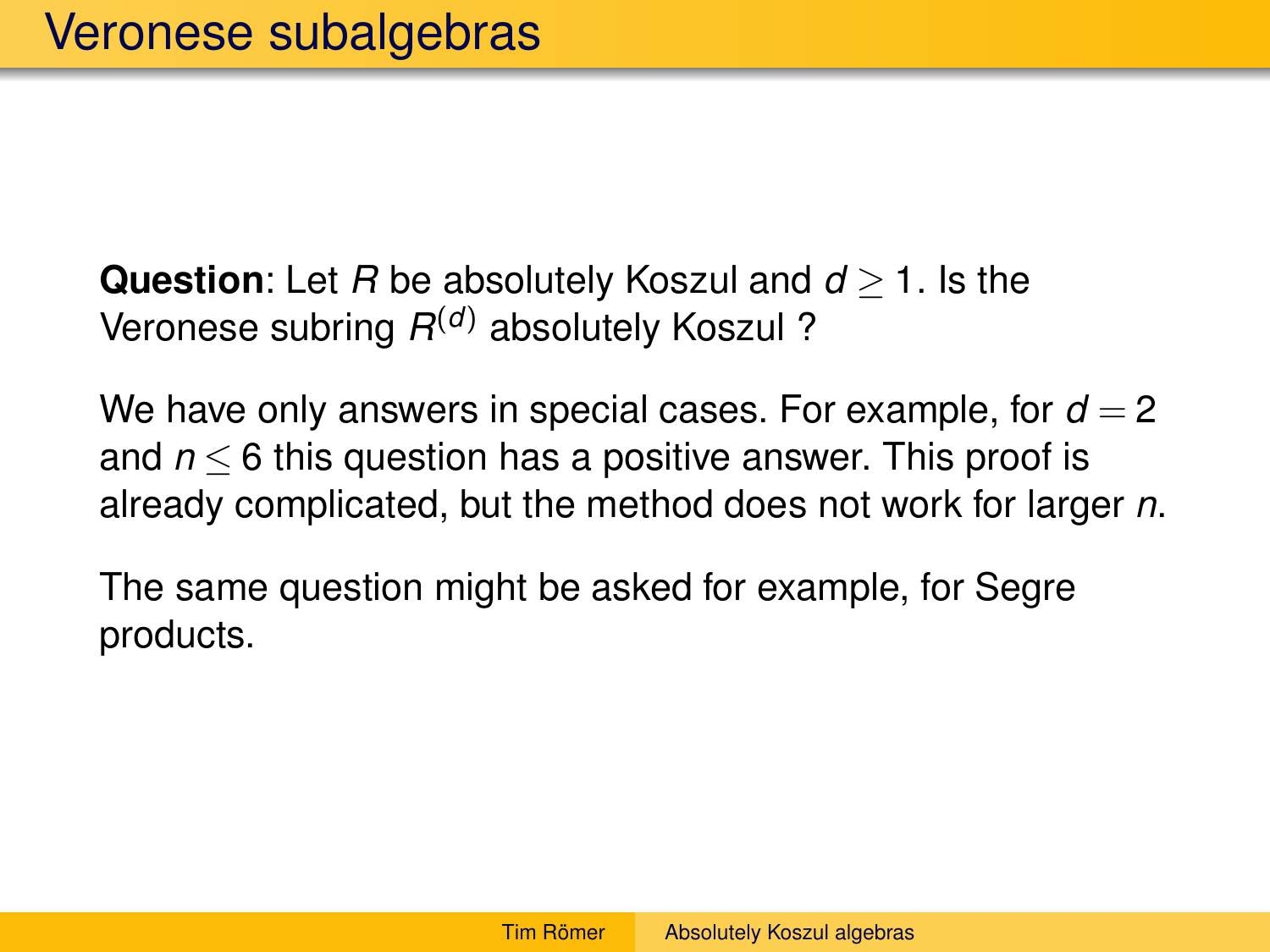# Bounds for gl ld(*R*)

- We saw that sometimes gl  $\text{Id}(R) = \infty$  even if  $\text{Id}_R(K) < \infty$ .
- gl ld(*R*) < ∞ should be rather restrictive. For example, if *R* is Gorenstein, then this can only happen, if *R* is a hypersurface (He-Iy '05).
- A lower bound is given by

gl  $\text{Id}(R)$  >  $\text{Id}_R(M)$  + depth(M)

for any finitely generated graded *R*-module *M*. Choosing  $M = R$  yields

gl  $\text{Id}(R) \geq \text{depth}(R)$ 

We expect that dim(*R*) is also a lower bound which we can prove in the monomial situation.

• At least for polynomial ring extensions we can prove

$$
\mathsf{gl}\, \mathsf{Id}(R[X]) = \mathsf{gl}\, \mathsf{Id}(R) + 1.
$$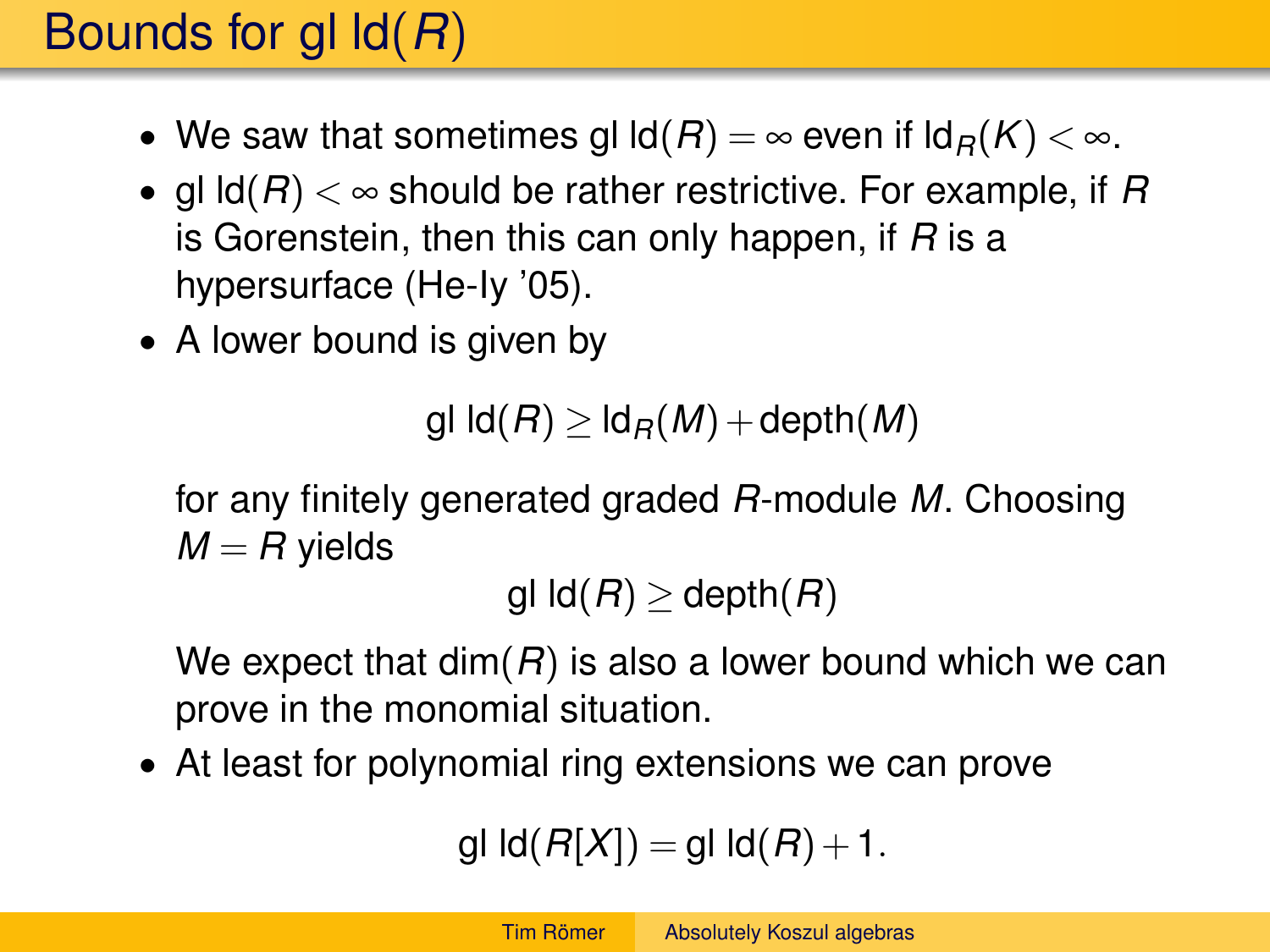- Absolutely Koszul algebras are interesting to study and there are many open problems to consider also in the context of rings defined by monomial ideals.
- These algebras and more generally, the invariant "ld" are a good way to consider the Koszul property for noetherian local rings.